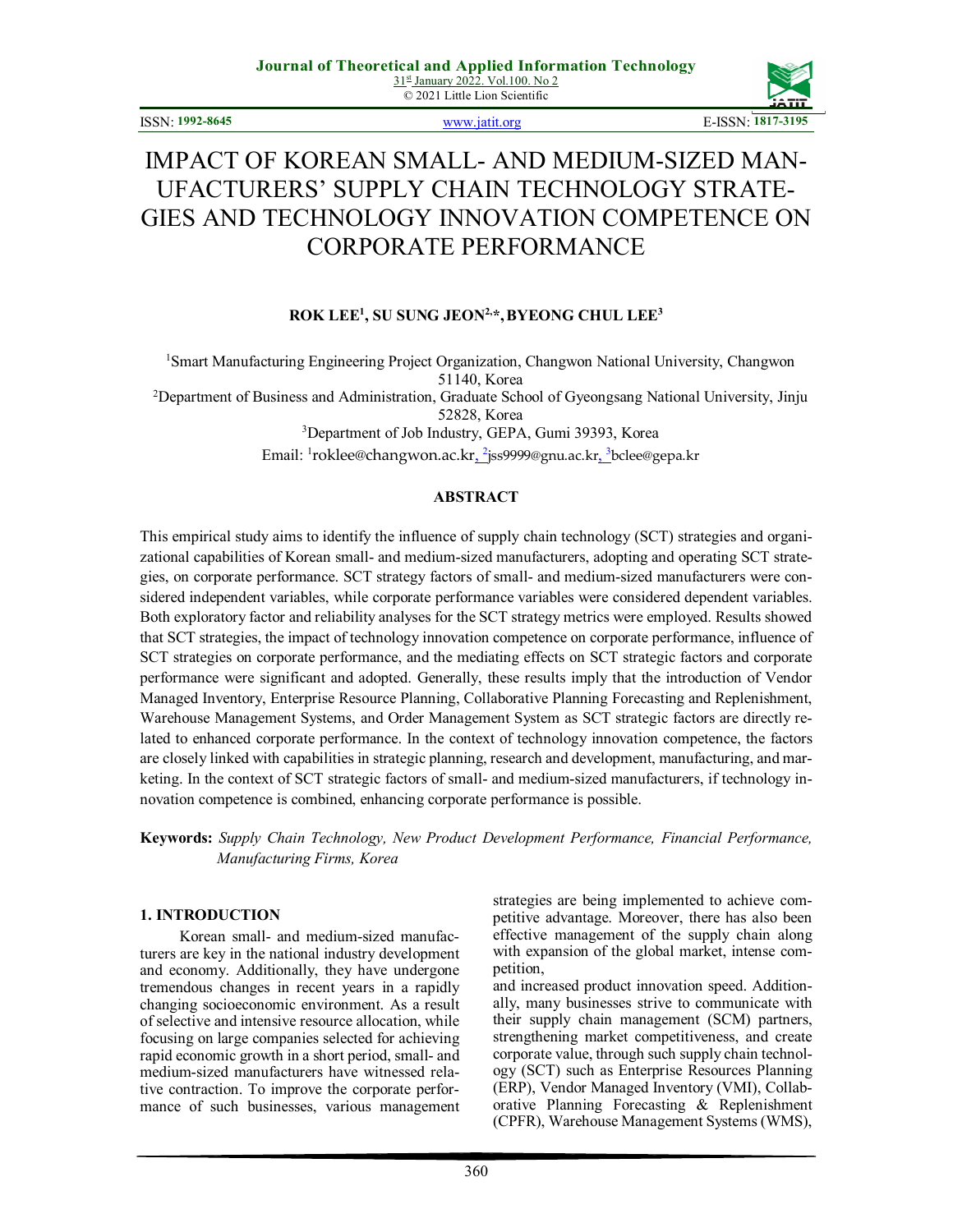#### ISSN: **1992-8645** www.jatit.org E-ISSN: **1817-3195**



and Order Management System (OMS) [1-3]. SCT can be defined as a technology that makes systematically recognizing the importance of management and strategic implementation of various flows in the supply chain throughout the enterprise possible [4- 6]. Through the introduction of SCT, companies want to reduce transaction costs and inventory costs, improve cash flows, and create transaction values, by rationally maintaining the logistics and distribution systems.

Particularly, one of the fields frequently mentioned among the application fields of SCT is the production or manufacturing function. Various studies suggest the need to utilize SCT more actively, for effective and efficient management, and improved performance of production or manufacturing processes [7-9]. This is because those related to production and sales, and decision-makers are all gathered through SCT, to understand future demand and supply, inventory forecast, profit and loss, maximizing performance by enhancing the relationship between SCM partners [10]. Basically, the reinforced strategies formed within the supply chain become a key factor in the supply chain, and the SCT strategies seek to enhance corporate performance and competitiveness through strategic linkage [11].

According to Punniyamoorty et al. [12], optimizing the delivery date, price, and quality of supply materials while sharing information through the interconnected IT system, via collaboration between suppliers and customers, is possible.

Technologies such as just-in-time delivery/inventory systems require close partnerships to improve manufacturing efficiency and delivery, and secure quality [13].

Furthermore, owing to the lack of flexibility in production and supply, limits on demand forecasting exist, and supply cannot be delivered on time. Maximizing this flexibility is the essence of SCT [14].

SCT strategies are introduced to maximize utilization of all corporate resources [15]. Thus, the improved efficiency of SCT can act as the driving force in strengthening management's corporate competitiveness [16].

Particularly, the introduction of the ERP system not only efficiently supports and manages enterprise resources but can also be considered the core system of SCT encompassing corporate SCM activities [17].

Additionally, Collaborative Planning Forecasting Replenishment (CPFR) is a strategic collaboration system between suppliers and sellers, through which sellers and suppliers can respond flexibly to market changes. Basically, by operating the consensus-based forecast that reflects supply constraints and minimizing the differences between planning and implementation through consultation,

ultimately reducing shortages, logistics costs, and inventory shortages is possible [18]. Further, there is the advantage of reducing inventory in the supply chain and optimizing the logistics network through data collected from OMS and WMS.

This is because close collaboration between partners participating in the recent supply chain, the establishment of compatibility of information technology that connects the supply chain, and risk and change management, have not been considered simultaneously [19]. Therefore, it is a crucial issue for companies that implement supply chain management to improve corporate performance through the operation of SCT, by simultaneously considering situational factors (e.g., environmental, organizational, and information system factors), and both management and information system strategies [20].

The Fourth Industrial Revolution has recently led to internal and external changes in a huge industry based on the complete adoption and diffusion of core technologies (e.g., big data and artificial intelligence). In the context of rapid changes, companies should first introduce ideas to survive and grow with their own unique strategies for corporate performance. Therefore, in this study, considering the crisis of Korean companies, we try to suggest alternatives by finding SCT strategies for improving corporate performance through implementing SCT strategies and strengthening new product development competencies via technology innovation. Basically, considering that corporate competition has shifted to competition between supply chains in a rapidly changing corporate management environment, this study aims to understand the impacts of corporate internal capabilities, SCT strategies, and technology innovation competence on performance. Moreover, it attempts to empirically identify the structural causal relationship of mutual relations through surveys on Korean manufacturing companies.

# **2. THEORETICAL BACKGROUND**

# **2.1. SCT Strategies**

In modern times, achieving a competitive advantage solely through innovation of corporate internal processes is difficult [21]. It was suggested that companies need to develop new capabilities to quickly respond to changes and uncertainties in the market environment [22]. SCT aims to maximize corporate performance through integrated management of corporate internal and external activities [23]. Goldsby and Zinn [24] argued that businesses can adapt to changes in the market environment and grow by strategically introducing SCT and developing technology innovation competence. Additionally, by introducing SCT strategies, companies can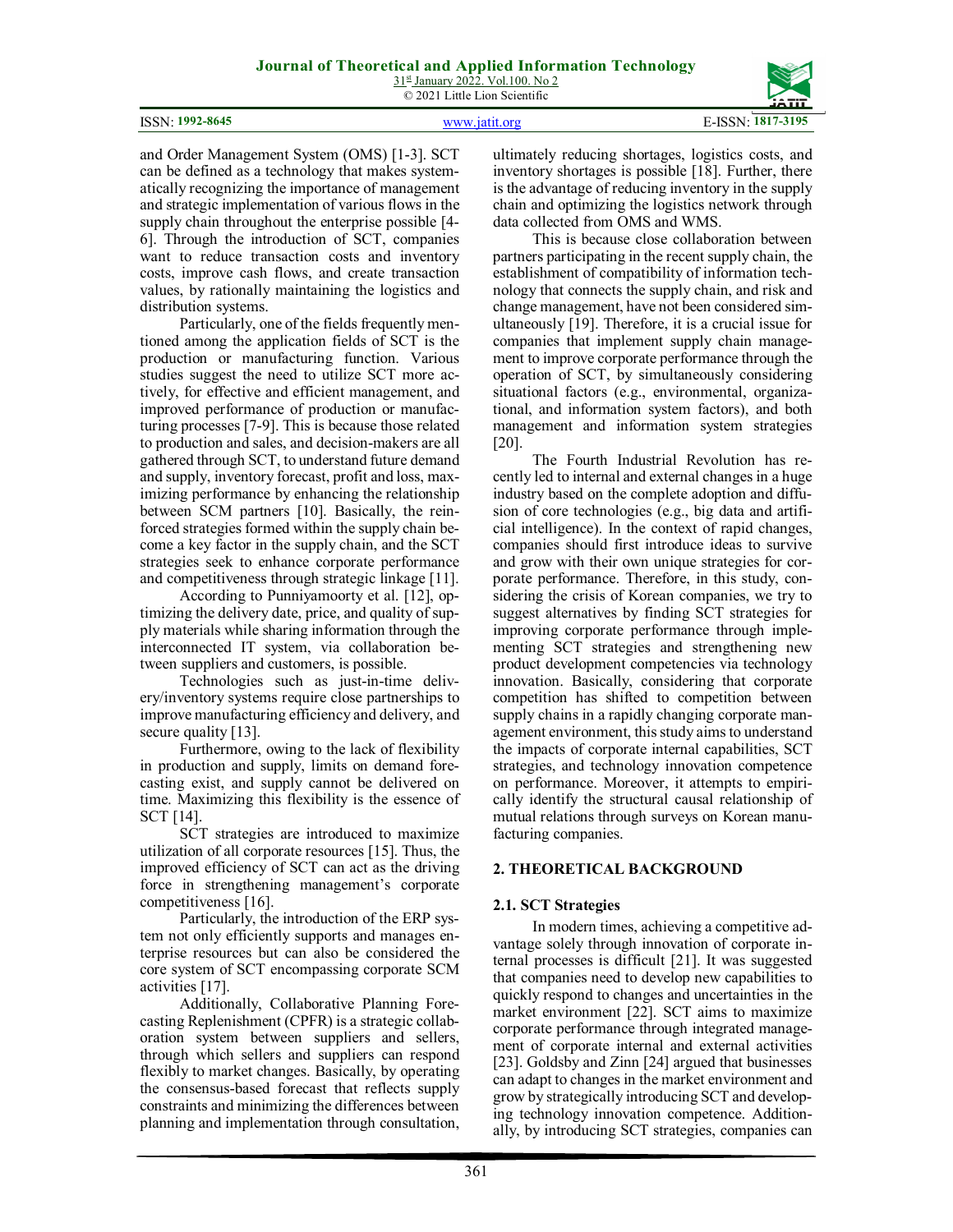

increase profits, improve service levels, and thus increase customer satisfaction, by innovating corporate production and logistics processes, reducing storage, transportation costs and inventory maintenance costs, and then increasing inventory turnover rates [25].

Hence, many companies need changes to adapt to fluctuations in the market environment and strengthen their competitiveness, and they can cope with those issues through ICT strategies. Additionally, the introduction of the SCT strategies can provide consumers with the products and services desired by the market at a lower price and faster speed than can be provided by other suppliers. As facilitators in improving corporate performance in SCT strategies, VMI, ERP, CPFR, WMS, and OMS are reported to be highly related [26-29].

Basically, effectively reduce operating costs of suppliers and alleviating risks under VMI is possible [30]. Based on cases of Korean small- and medium-sized parts manufacturers, VMI was found effective in reducing inventory and logistics costs and improving services [31]. ERP is a comprehensive resource management system integrating all sectors within a company to efficiently manage resources [32]. Introducing the ERP system enables rapid decision-making processes based on information, various simulations, and planned management activities. It also improves cost reduction and material management efficiency [33].

Furthermore, although basic order information is collected in ERP, OMS is required as ERP cannot completely manage all the order information required by companies [34]. OMS is key in managing various information until delivery of the order [35].

In SCM, CPFR has been conducted for general manufacturing companies [36]. CPFR, which emphasizes collaboration between companies, aims to increase operational efficiency and increase sales [37]. CPFR aims to establish joint business plans targeting specific markets between trading partners. A key factor for making CPFR successful is consensus between trading partners to share business processes and information [38].

Conversely, WMS aims to maximize corporate value such as accurate inventory management, efficient supply of raw materials, and customer satisfaction in the supply chain [39]. Companies aim to manage inventory in an integrated manner at the enterprise level through the establishment of WMS and aims to operate efficient processes by identifying the flow of information in real-time [40]. Therefore, SCT is currently considered a critical corporate management strategy.

### **2.2. Technology Innovation Competence**

Corporate technology innovation competence can be defined as an activity strategically managing the entire innovation cycle, from the creation of new technologies to the utilization of existing technologies, to enhancing competitiveness [41]. Technology innovation competence can be regarded as a core competence to secure corporate competitiveness [42]. Hence, a company's technology development capability generally refers to the ability to build its own core capabilities through differentiated service and product development from its competitors [43]. Such technology innovation competence can be defined as a myriad of technical competencies related to service, product development, and production [44]. Moreover, it comprehensively includes knowledge and techniques necessary for acquiring, improving, and utilizing technologies [45].

Supply chain management is a basic activity requiring collaboration and information sharing [46]. The introduction of SCT strategies is the complete optimization technique for managing technology innovation processes through innovative products and services in an integrated manner, via collaboration and swift information sharing [47].

Regarding SCM competencies in previous studies related to technology innovation competence [48-49], recent studies have conceptualized supply chain competencies in three dimensions such as strategic integration, organizational integration, and information integration [50-53].

Therefore, to understand the relationship between internal or external integration and other variables in more detail, this study attempts to reflect on research and development (R&D), technology cooperation, manufacturing, and marketing capabilities, as variables related to technology innovation competence.

#### **2.3. Corporate Performance**

In the context of new product development, supply chain integration and corporate performance are interrelated [54]. Particularly, new product development performance is evaluated as the most critical factor in corporate success [55]. Companies can obtain a sustainable competitive advantage only when they possess unique capabilities that cannot be easily imitated [56]. These achievements are conceptualized as operational strengths that pursue technology innovation through corporate R&D. Moreover, they are mainly measured regarding performance improvement, customer satisfaction, development of new technologies, and shorter development period [57].

Sun [54] argued that companies can successfully derive new product development outcomes by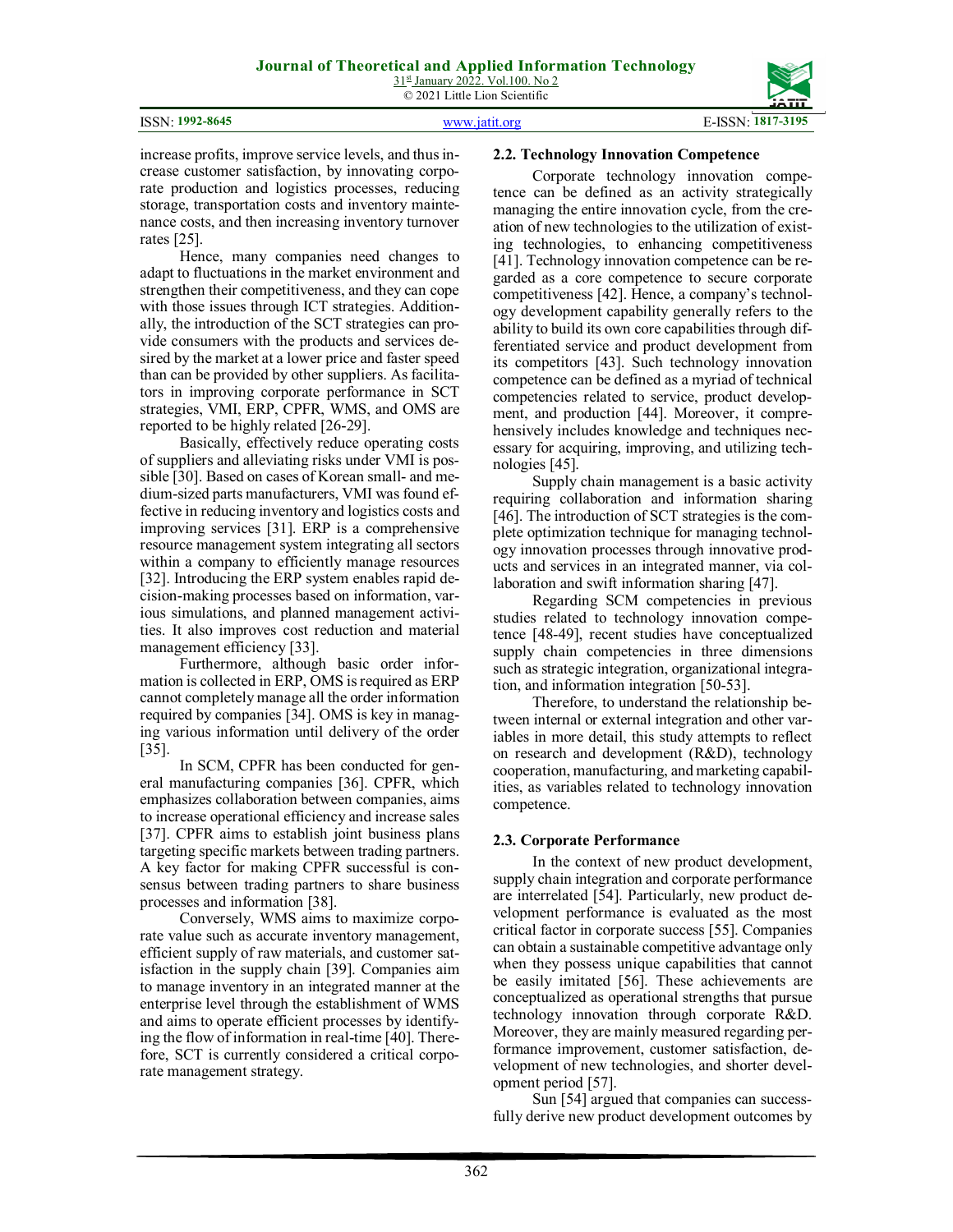|               | GATIT.   |
|---------------|----------|
| 8645<br>ISSN: | 3105<br> |

establishing internal and external resources or cooperative relationships based on supply chain integration. Improved innovation competence between businesses, and higher efficiency of corporate operation can also influence corporate performance.

Particularly, integration strategies in the supply chain significantly affect new product development performance [54, 58-61], and it was confirmed that they also indirectly affect financial performance.

Comprehensively considering the results of these studies, supply chain management independently has a positive effect on corporate performance. However, when combined with SCT, financial performance such as cost reduction and profit increase can also be expected. Given that, we assume that corporate performance variables will be different depending on new product development factors and financial factors, and we intend to measure these factors by reflecting them as dependent variables.

# **3. RESEARCH METHOD**

# **3.1. Study Design**

# **3.1.1 Research model**

In this study, we designed SCT strategy factors of small- and medium-sized manufacturers as independent variables, and corporate performance variables were designed as dependent variables. Additionally, to investigate the mediating effects in the causal relationship between these variables, the technology innovation competence variable was set as a mediating variable. As for SCT strategies, subfactors were composed of VMI, ERP, CPFR, WMS, and OMS, based on the research of Lee (2021). Regarding technology innovation competence, subfactors consisted of capabilities in strategic planning, R&D, manufacturing, and marketing, based on the study of Kim (2017). Furthermore, as corporate performance factors in previous studies, new product development performance and financial performance factors were categorized as performance. These variables were analyzed using a structural equation model using AMOS (Figure 1).

# **3.2. Samples and Data Collection**

For the empirical analysis of this study, questionnaires were directly collected, and e-mails were used for SCM practitioners of small- and mediumsized manufacturers that were introducing and operating SCT, among small- and medium-sized manufacturers participating in the supply chain in Korea. The questionnaire was distributed and collected between September 6th to October 29th, 2021. A total of 325 copies were distributed, and the final

300 copies were used for the analysis by excluding some copies with incomplete answers and missing values. Respondents showed the following distribution: automobile/shipbuilding (34.8%), aircraft/heavy equipment (37.0%), electronics/semiconductor (26.0%), and others (2.2%).

# **3.3. Measurement of Variables**

# **3.3.1. SCT strategy**

All of the variables used in this study were partially modified to fit the situation of the study, based on the measurement tools tested in previous studies, so as to create metrics. Therefore, as for the main variables of the SCT strategies assumed to have an impact on corporate performance, we used five main strategies of VMI, ERP, CPFR, WMS, and OMS, as independent variables of this research model, based on the study of [62]. The survey between each construct and the corresponding indicator was composed of a Likert 5-point scale.

# **3.3.2. Technology innovation competence**

Based on a study by Hwang and Sung [63], capabilities in strategic planning, R&D, manufacturing, and marketing were selected, as technology innovation competence variables are assumed to have a huge impact on corporate performance. They also argued that the manpower directly invested in R&D, the ability to incorporate external technologies, and the ability to promote active technology cooperation with external factors are important. The indicators used in the study were partially modified to suit this study. Our questionnaire consisted of items regarding R&D capability, technology accumulation ability, and technological innovation system, and we constructed a 5-point Likert scale.

# **3.3.3. Corporate performance**

Corporate performance is the core competence of small- and medium-sized manufacturers through the introduction of strategic SCT. To understand the efficiency of corporate operations that leads to the service development of customer-oriented and differentiated products, and the resultant increase in product sales and decrease in logistics costs, we classified corporate performance into new product development performance and financial performance. New product development performance is formed according to the effects of the related new product development, while financial performance [64]. In this study, both new product development and financial performances were evaluated on a 5-point Likert scale for corporate levels.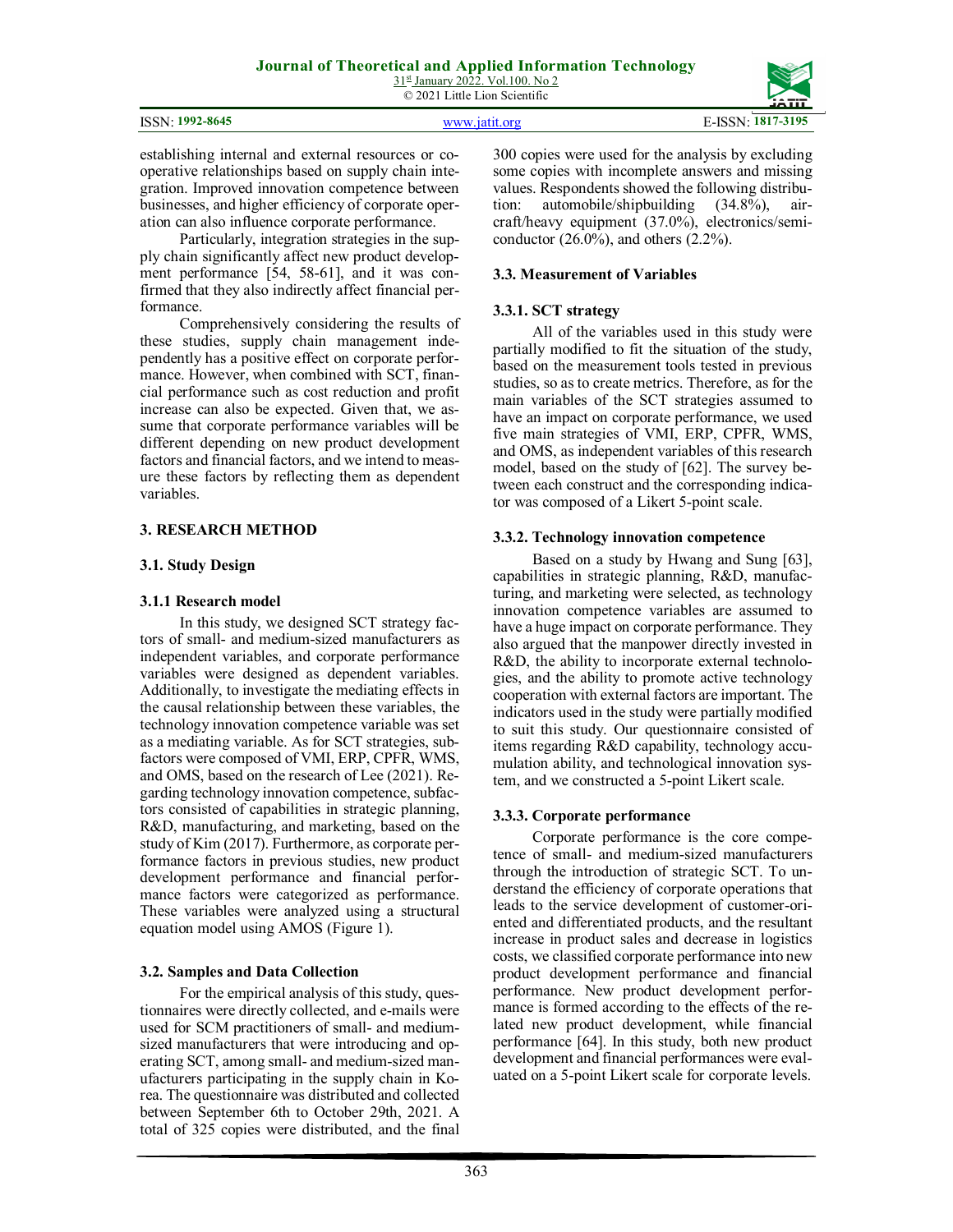

#### **4. EMPIRICAL ANALYSIS**

#### **4.1. Verification of Validity and Reliability**

#### **4.1.1. Exploratory factor analysis and reliability verification**

Each item measuring the variables used in this study is based on previous studies, and exploratory factor analysis was performed to verify the construct validity of such metrics as SCT strategy, technology innovation competence, and corporate performance. Concerning factor analysis, principal component analysis was performed for each study variable, and the varimax method was used for factor rotation. The exploratory factor analysis in this study attempts to secure validity by refining variables based on the following criteria. First, when items with a factor loading of .50 or lower, and items with a factor loading of .50 or higher were loaded, they were subsequently removed because they were conceptually opaque. The items of the loaded factors lacked theoretical justification, and the inappropriate items were removed. Next, to verify the reliability of the items with an internal consistency constituting factors extracted from factor analysis, Cronbach's α value was calculated. Generally, if the value of Cronbach's  $\alpha$  is between .60 and .70, or higher, it can be seen that reliability is secured.

First, Table 1 shows the results of the exploratory factor analysis and reliability analysis for the SCT strategy metrics used in this study. As a result of factor analysis, there were no metrics with low factor loading or high loading for factors with different research concepts. The Kaiser-Meyer-Olkin (KMO) measure that judges the sample fit was .914; the result of Bartlett's sphericity test, which verifies the existence of unit matrix for the correlation matrix between metrics for factor analysis, was approximated  $\chi^2$ =2,446.761(*df*=190, *p*<.001). This is significant, and the collected data and metrics were suitable for performing factor analysis. As a result of factor analysis, five factors were extracted as predicted, and the total variance explanatory power was 70.132%. Specifically, Factor 1 was the "VMI" factor, which had a variance explanatory power of 40.581%; Factor 2 was "ERP" factor with a variance explanatory power of 11.797%; Factor 3 was the "CPFR" factor with a variance explanatory power of 6.809%; Factor 4 was the "WMS" factor with a variance explanatory power of 5.880%; Factor 5 was the "OMS" factor with a variance explanatory power of 5.065%; the construct validity was confirmed. As a result of verifying the reliability of the metrics constituting the SCT strategy factors, Cronbach's α value was .884 for "VMI" factor, .775 for ERP factor, .887 for CPFR factor, .828 for WMS

factor, and .847 for OMS factor, respectively. Reliability was secured as factors were composed of internally consistent items.

Table 2 illustrates the results of exploratory factor and reliability analyses on technology innovation competence metrics. As a result of factor analysis, the KMO measure was .942. Bartlett's sphericity test had the result of Approximated χ 2=3,404.201(*df*=153, *p<*.001), which indicates significance. It was then found that the collected data and metrics were appropriate for performing factor analysis. As a result of factor analysis, four factors were extracted without removing any items, and the total variance explanatory power was 78.230%. Factor 1 was "Strategic planning capability" with a variance explanatory power of 55.130%, Factor 2 was "R&D capability" with a variance explanatory power of 8.879%, Factor 3 was "Manufacturing capability" with a variance explanatory power of 8.543%, and Factor 4 was "Marketing capability" with a variance explanatory power of 5.677%. As a result of verifying the reliability of components of technology innovation competence, Cronbach's α value was .880 for Strategic planning capability, .928 for R&D capability, .945 for Manufacturing capability, and .911 for Marketing capability, respectively; the reliability was secured as they consisted of internally consistent items.

Table 3 shows the results of exploratory factor analysis and reliability analysis on corporate performance metrics. As a result of factor analysis, the KMO measure was .903, and Bartlett's sphericity test had the result of approximated  $\chi^2$ =1,282.554 (*df*=45, *p<*.001), which indicated significance. Collected data and metrics were appropriate for performing factor analysis. As a result of factor analysis, two factors were extracted without any items removed, and the total variance explanatory power was 69.770%. Factor 1 was "New product development performance" with a variance explanation power of 52.854%, and Factor 2 was "Financial performance" with a variance explanation power of 16.917%. As a result of verifying the reliability of components of corporate performance, Cronbach's α value was .855 for New product development performance, and .911 for Financial performance, respectively; the reliability was secured as they were composed of internally consistent items.

#### **4.2. Hypothesis Setting**

Corporate SCT strategies are affected by environmental uncertainty [65].Lee and Kim [66] argued that supply chain strategies can enhance technology innovation competence, leading to higher competitiveness of small- and medium-sized manufacturers. Furthermore, SCT strategies pursued by a com-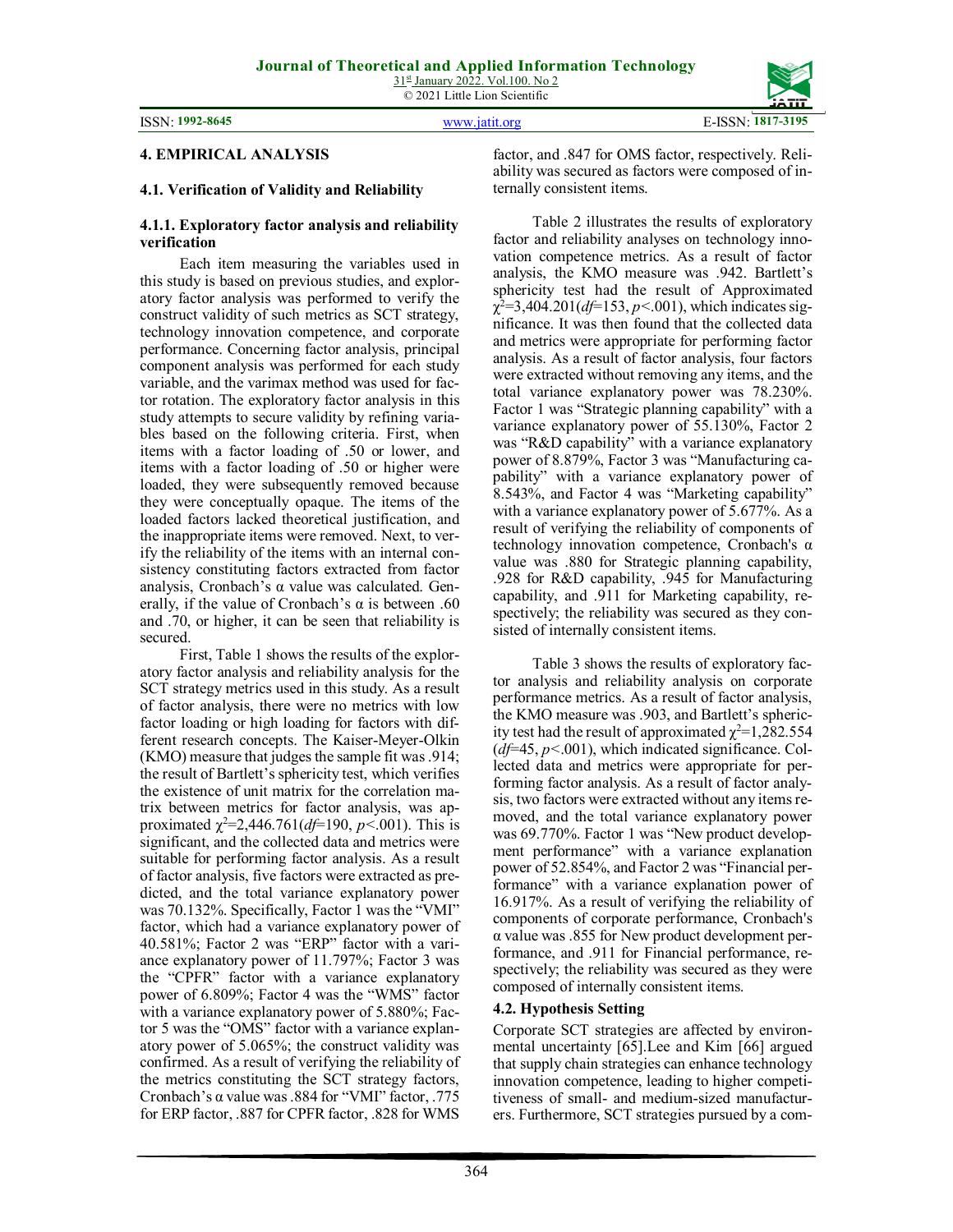

pany can reduce uncertainty and improve performance such as product quality and product development; based on this assumption, the following hypotheses were established [67-68].

*H1. The SCT strategy of small- and medium-sized manufacturers will have a positive (+) impact on technology innovation competence.* 

H1-1. VMI operation of small- and medium-sized manufacturers will have a positive (+) effect on technology innovation competence.

H1-2. ERP operation of small- and medium-sized manufacturers will have a positive (+) impact on technology innovation competence.

H1-3. CPFR operation of small- and medium-sized manufacturers will have a positive  $(+)$  impact on technology innovation competence.

H1-4. WMS operation of small- and medium-sized manufacturers will have a positive (+) impact on technology innovation competence.

H1-5. OMS operation of small- and medium-sized manufacturers will have a positive (+) impact on technology innovation competence.

SCT strategy directly affects corporate performance such as product quality improvement, cost, delivery date, and flexibility, based on technology innovation competence. Sun [54] argued that SCT strategies can improve corporate performance, depending on technological innovation research, strategic planning capability, and marketing capability. Specifically, SCT strategies of a company increase the possibility of producing more successful new products, by maximizing technology innovation competence, which underpins the fact that SCT strategies are mechanisms to increase performance [54]. Therefore, based on the argument, the following hypotheses were suggested.

*H2. Technology innovation competence of smalland medium-sized manufacturers will have a positive (+) impact on corporate performance.* 

H2-1. Strategic planning capabilities of small- and medium-sized manufacturers will have a positive (+) impact on technology innovation competence.

H2-2. R&D capabilities of small- and medium-sized manufacturers will have a positive  $(+)$ impact on technology innovation competence.

H2-3. Manufacturing capabilities of smalland medium-sized manufacturers will have a positive (+) impact on technology innovation competence.

H2-4. Marketing capabilities of small- and medium-sized manufacturers will have a positive (+) impact on technology innovation competence.

According to Oh and Lee [69], the influence of SCM on corporate profits and long-term success is growing as the global market expands and the speed of product innovation quickens. Such companies should apply the techniques that affect main SCM processes. Additionally, for efficient corporate management, it is necessary to focus on core strategies; for competitive advantage in the supply chain, shortcomings should be supplemented through selective strategies.

Such SCT strategies are highly essential for higher corporate performance, and as corporate supply chain strategies, the strategies are ultimately influenced by the higher corporate operation capabilities. Therefore, based on this argument, the following hypotheses were established.

*H3. SCT strategy of small- and medium-sized manufacturers will have a positive (+) impact on corporate performance.* 

H3-1. VMI operation of small- and mediumsized manufacturers will have a positive (+) impact on corporate performance.

H3-2. ERP operation of small- and mediumsized manufacturers will have a positive (+) impact on corporate performance.

H3-3. CPFR operation of small- and medium-sized manufacturers will have a positive (+) impact on corporate performance.

H3-4. WMS operation of small- and medium-sized manufacturers will have a positive  $(+)$ impact on corporate performance.

H3-5. OMS operation of small- and mediumsized manufacturers will have a positive (+) impact on corporate performance.

In the recent business environment, it is difficult to accurately predict the complexity of changes in the market environment, due to market globalization and the diversification of customer needs, which also exert considerable pressure on companies. Small- and medium-sized manufacturers establish SCM strategies for efficient operation to cope with the uncertain business environment. Chun et al.[70] argue that corporate performance can differ based on technology innovation competence performing strategies. Particularly, regarding the utilization of supply chain strategies, the performance of technology innovation competence varies depending on the mediation of internal competencies such as R&D capability, technical cooperation ability, and manufacturing and marketing capability of members. This is especially true given that, management and systemization of technology innovation competence are also important. Therefore, based on the argument, the following hypotheses were established.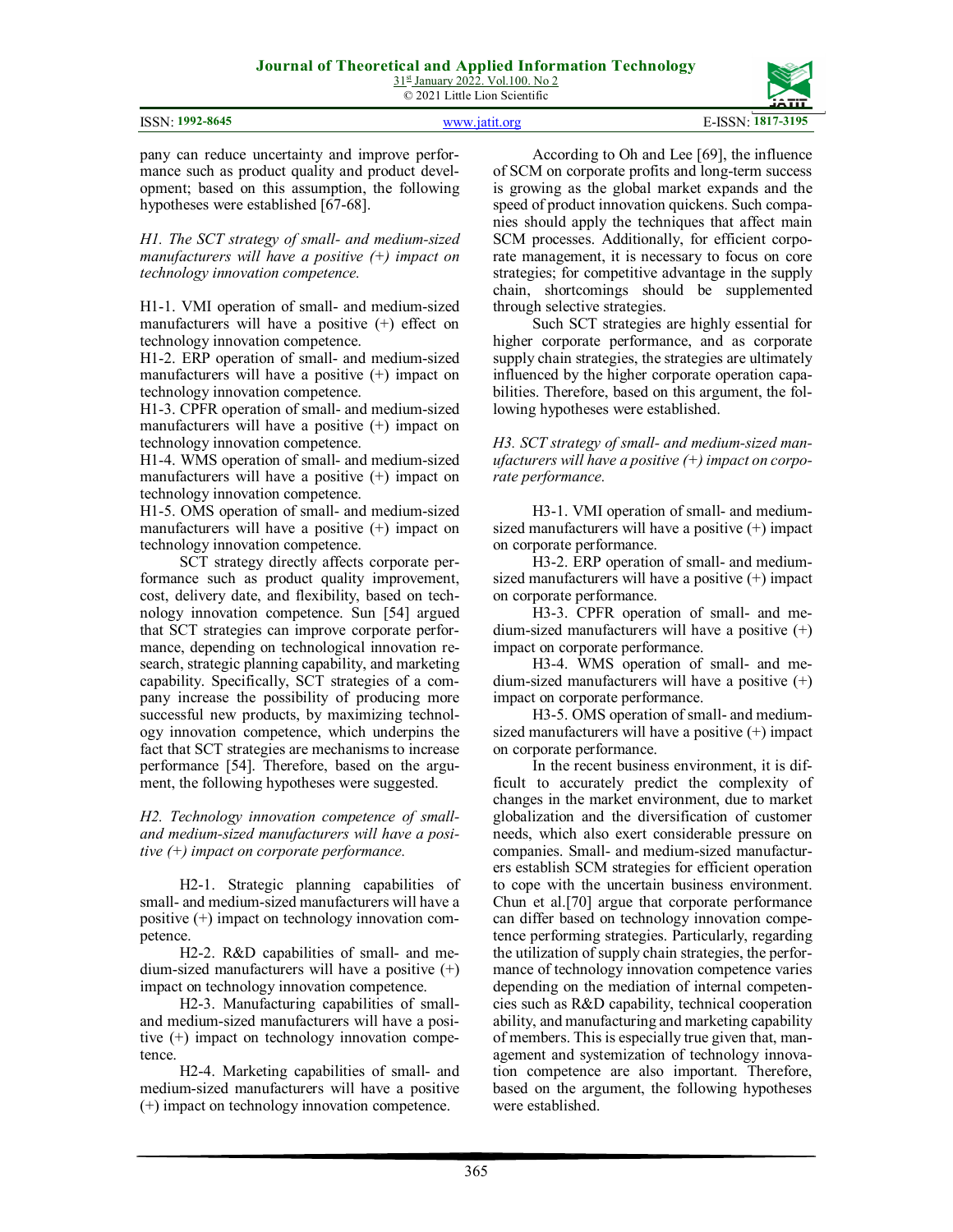| 31st January 2022. Vol.100. No 2 |  |  |  |
|----------------------------------|--|--|--|
| © 2021 Little Lion Scientific    |  |  |  |

|  | <b>ISSN: 1992-8645</b> |
|--|------------------------|
|--|------------------------|

ISSN: **1992-8645** www.jatit.org E-ISSN: **1817-3195**



*H4. There will be mediating effects of technology innovation competence on the relationship between SCT strategies and corporate performance of small- and medium-sized manufacturers.* 

H4-1. There will be mediating effects of strategic planning capability on the relationship between SCT strategies and corporate performance of small- and medium-sized manufacturers.

H4-2. There will be mediating effects of R&D capability on the relationship between SCT strategies and corporate performance of small- and medium-sized manufacturers.

H4-3. There will be mediating effects of manufacturing capability on the relationship between SCT strategies and corporate performance of small- and medium-sized manufacturers.

H4-4. There will be mediating effects of marketing capability on the relationship between SCT strategies and corporate performance of small- and medium-sized manufacturers.

### **4.3. Confirmatory Factor Analysis**

To verify convergent and discriminant validity of research variables such as SCT strategy, technology innovation competence, and corporate performance, confirmatory factor analysis was performed on the measurement model. In this study, the goodness of fit of the model was estimated through fitness indices such as  $\chi^2$  statistics, Standardized Root Mean Square Residual (SRMR), Tucker Lewis Index (TLI), Comparative Fit Index (CFI), and Root Mean Square Error of Approximation (RMSEA) with confidence intervals. Regarding the goodness of fit of the measurement of model for SCT strategy, which is shown in Table 4, the results are as follows, while showing a relatively good fit and indicating that the measurement model is appropriate for the data: χ*<sup>2</sup>*=221.425 (*df*=160, *p*<.001), SRMR=.0543, TLI=.969, CFI=.974, and RMSEA (90% CI)=.042 (.027 $\sim$ .055). Additionally, the factor loadings of all measured variables for SCT strategy factors, such as latent variables of VMI, ERP, CPFR, WMS, and OMS, were all statistically significant  $(p<.001)$ .

As for the goodness of fit of the measurement model for technology innovation competence that is presented in Table 5, the results are as follows: χ *<sup>2</sup>*=200.778 (*df*=129, *p*<.001), SRMR=.0405, TLI=.975, CFI=.979, and RMSEA (90% CI)=.050  $(.036 \sim .064)$ . The results indicate a relatively good fit, presenting that the measurement model is suitable for the data. Furthermore, the factor loadings of all measurement variables for the latent variables of technology innovation competence factors, such as

capabilities in strategic planning, R&D, manufacturing, and marketing, were all statistically significant  $(p<.001)$ .

Meanwhile, as for the goodness of fit of the measurement model for corporate performance suggested in Table 6, the outcomes are as follows:<br> $\gamma^2 = 47.285$  (*d*f=21, *p* < 001), SRMR= 0413, χ *<sup>2</sup>*=47.285 (*df*=21, *p*<.001), SRMR=.0413, TLI=.955, CFI=.979, and RMSEA (90% CI)=.076  $(.047 \sim .104)$ . It shows a relatively good fit, indicating that the measurement model was suitable for the data. Additionally, the factor loadings of all measurement variables for corporate performance factors such as new product development performance and financial performance were all statistically significant (*p*<.001).

Construct reliability (CR) and average variance extracted (AVE) were reviewed to examine the convergent validity of latent variables. First, convergent validity indicates the degree of correlation between two or more metrics for one latent variable. Generally, it is significant if the standardized factor loading is higher than .50. If CR value is higher than .70, and AVE value is higher than .50, convergent validity is assumed. Tables 4, 5, and 6 show that the standardized factor loadings of all the metrics of all latent variables were higher than .50; in the case of CR, all of the latent variables were higher than .70, and the value of AVE was higher than .50, confirming the convergent validity.

Finally, discriminant validity among latent variables was verified. Discriminant validity indicates how different one latent variable actually is from other latent variables. As the most conservative evaluation method, each value of AVE of two latent variables is greater than the square of the correlation coefficient of the variables, indicating that discriminant validity exists. As a result of confirming discriminant validity by comparing the square of the correlation coefficient and the AVE value (Table 7), the square value (.446) of the correlation coefficient (.668) between technology innovation competence and new product development performance variables with the highest correlation was found to be lower than the value of AVE. Hence, the discriminant validity between latent variables was secured.

Regarding the correlation between research variables, both SCT strategy and technology innovation competence showed a significantly positive (+) correlation with new product development performance, and both variables showed a significantly positive (+) correlation with financial performance.

# **4.4. Research Hypothesis Verification**

Structural equation model analysis was performed using AMOS 26.0 to verify the research hy-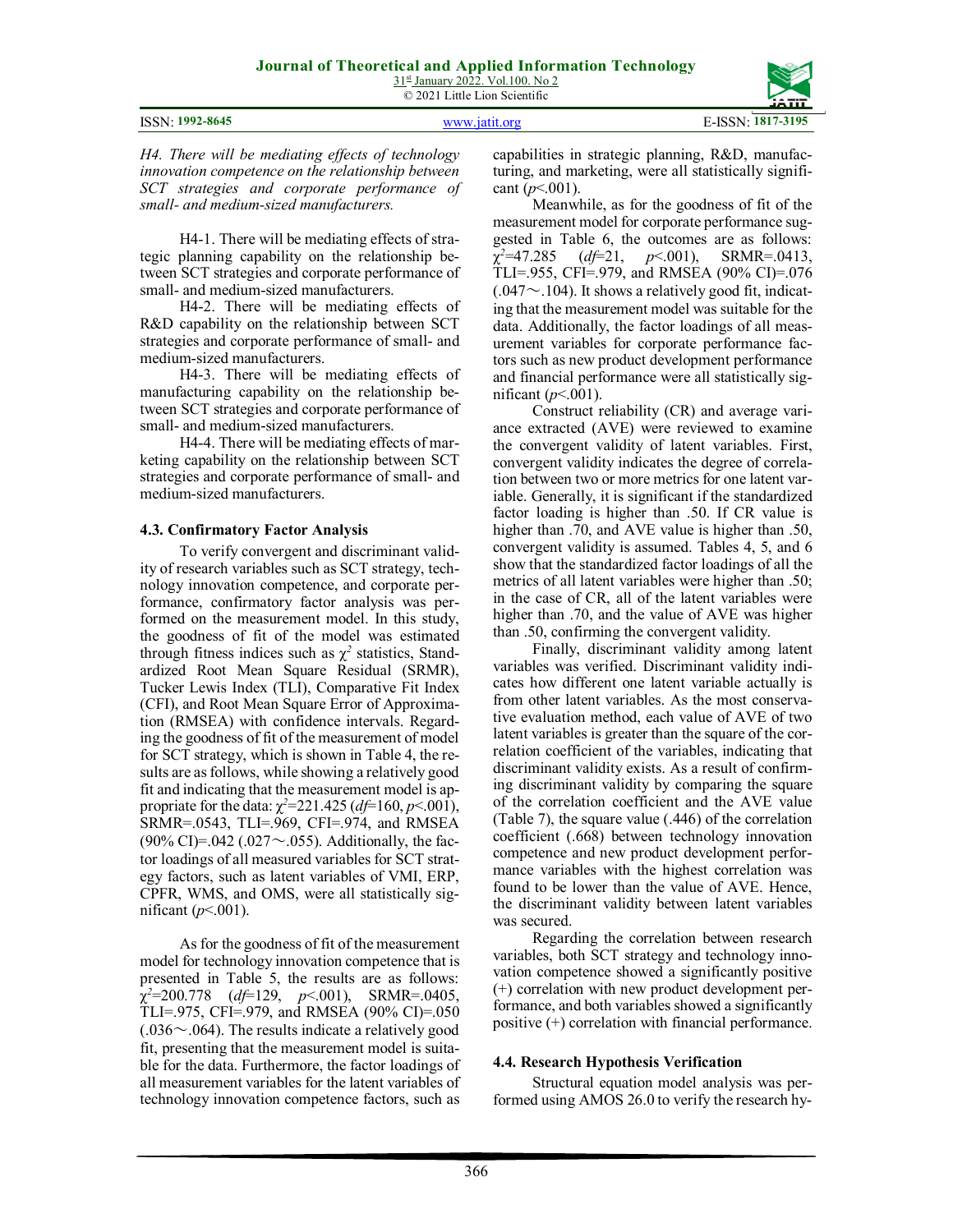|                                     | JATIT                      |
|-------------------------------------|----------------------------|
| $: 1992 - 8645$<br><b>ICCM</b><br>N | ÷N.<br>. .<br>VII.<br>1011 |

pothesis, so as to examine the structural causal relationship between such variables as SCT strategy, technology innovation competence, and corporate performance. As for the parameter estimation method, we used maximum likelihood (ML). First, regarding the goodness of fit of the research model (Table 8), their results are as follows:  $\chi^2 = 96.374$ <br>(*d*f=40, p<.001), GFI=.920, AGFI=.868, (*df*=40, *p*<.001), GFI=.920, AGFI=.868, SRMR=.048, TLI=.923, CFI=.944, and RMSEA  $(90\% \text{ CI}) = 0.080$ . The results indicate a good fit. There were no difficulties in accepting the study results.

Figure 1 and Table 9 indicate the results of the research hypothesis test established to examine the causal relationship between the SCT strategy factors, and technology innovation competence and corporate performance.

First, as a result of verifying the effects of the manufacturers' SCT strategies on technology innovation competence, the SCT strategy factors had the following results: VMI (standardized path coefficients=.398, *t*=4.850, *p*<.001), WMS (standardized path coefficients=.279, *t*=3.532, *p*<.001), and OMS (standardized path coefficients=.212, *t*=2.822,  $p<0$ 1). This indicates that a significantly positive effect on technology innovation competence exists. Such factors as ERP (standardized path coefficients=.057, *t*=.751, *p>*.05), and CRFR (standardized path coefficients= $.110, t=1.544, p>0.05$ ) failed to show a significant effect on technology innovation competence. Therefore, the hypotheses of 1-1, 1-4, and 1-5 were adopted, but the hypotheses of 1- 2 and 1-3 were rejected.

Next, as a result of verifying the effects of manufacturers' technology innovation competence on corporate performance, such technology innovation competence factors as R&D capability (standardized path coefficients=.296, *t*=4.099, *p*<.001), manufacturing capability (standardized path coefficients=.405, *t*=5.575, *p*<.001), and marketing capability (standardized path coefficients=.495,  $t=6.397, p<.001$ ) showed a significantly positive  $(+)$ impact on corporate performance. Strategic planning factor (standardized path coefficients=.133, *t*=1.544, *p>*.05) did not have a significant effect on corporate performance. Therefore, hypotheses 2-2, 2-3, and 2-4 were adopted, but hypothesis of 2-1 was rejected.

Finally, as a result of verifying the effect of SCT strategies of manufacturers on corporate performance, such SCT strategy factors as VMI (standardized path coefficients=.185,  $t=2.424$ ,  $p<.05$ ), WMS (standardized path coefficients=.356,  $t=4.357$ ,  $p<001$ ), and OMS (standardized path coefficients=.483, *t*=5.838, *p*<.001), had a significantly positive (+) impact on corporate performance. The factors of ERP (standardized path coefficients=.103, *t*=1.274, *p>*.05), and CRFR (standardized path coefficients=.077, *t*=1.032, *p>*.05), did not have a significant effect on corporate performance. Therefore, the hypotheses of 3-1, 3-4, and 3-5 were adopted, whereas hypotheses of 3-2 and 3- 3 were rejected.

Next, to verify research hypothesis 4, predicting that technology innovation competence will have mediating effects on the relationship between SCT strategy factors and corporate performance, bootstrapping was performed on the indirect effects of these paths. Bootstrapping estimates the distribution of parameters based on sample data without knowing the distribution of the population. When 0 is not included in the 95% confidence interval (CI), it is considered significant at the significance level of .05, and Table 10 shows the verification results.

As a result of verifying the mediating effects of technology innovation competence on the relationship between SCT strategy factors and corporate performance, the indirect effect of the path from SCT strategy, technology innovation competence to new product development performance (standardized path coefficients=-.055, 95% CI: - .288 $\sim$ .144, p $> 05$ ) was reviewed. The indirect effect of the path from SCT strategy, technology innovation competence to financial performance (standardized path coefficients=.013, 95% CI: -.082  $\sim$ .172,  $p$  $>$ .05) was also reviewed. It was found that 0 was not included in the 95 % confidence interval, thus verifying the significance of the mediating effects. Based on the result, SCT strategy was found to have a positive impact on companies' new product development performance and financial performance, via technology innovation competence. Therefore, the research hypotheses of 4-1 and 4-2 were all adopted.

# **5. DISCUSSION**

In summary, first, the influence of SCT strategy on technology innovation competence was significant and then adopted. Second, as the impact of technology innovation competence on corporate performance was significant, both were fully adopted. Third, the effect of SCT strategy on corporate performance was also found significant and adopted. Fourth, the mediating effect of technology innovation competence on the relationship between corporate performance and the SCT strategy factor was found significant and adopted.

This result indicates that using of VMI, ERP, CPFR, WMS, and OMS as SCT strategy factors is directly related to new product development and higher financial performance. Like technology innovation competence, a close relationship exists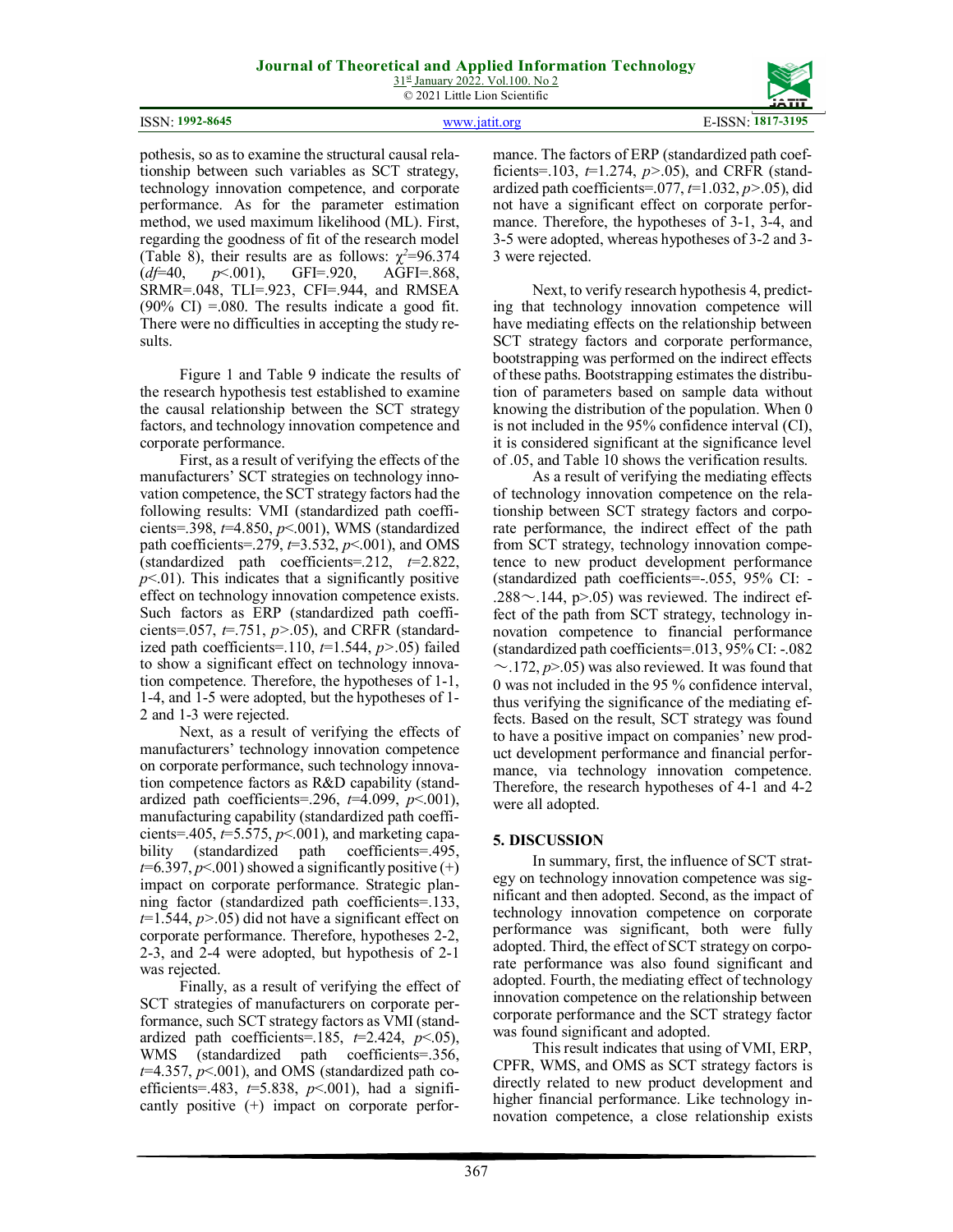$31<sup>st</sup>$  January 2022. Vol.100. No 2 © 2021 Little Lion Scientific

#### ISSN: **1992-8645** www.jatit.org E-ISSN: **1817-3195**



among capabilities in research development, technology cooperation, manufacturing, and marketing. Particularly, this can be evaluated by suggesting that new product development and financial performance can be promoted by combining technology innovation competence as an SCT strategy factor of these small- and medium-sized manufacturers.

Lee and Park [71] revealed that the collaboration and information sharing with companies related to the supply chain, as strategic measures of small- and medium-sized enterprises, had significant impact on corporate performance. This study is useful as it underpins their research findings.

Additionally, the strategic factors of the supply chain, corporate technology competence, and the components of corporate performance were classified in detail, and their interrelationships were identified. Beyond this, research focused on existing internal integration and additional integration with external customers and supplier partners. The study raised the need to improve the support and planning processes of information systems and the responsibilities for the SCM organization [72-73]. Considering the above, this study has industrial implications.

As for practical implications, integrating internal and external work processes and data, including customers and suppliers, is important for improving SCM performance for small- and mediumsized manufacturers that are planning to introduce SCT. This SCT strategy has implications in that it can replace clear decision-making in the operation process.

In an uncertain environment, greater attention has been paid to the sharing of operation information that is provided based on SCT capabilities for decision-making among supply chain partners. The utilization methods of corporate resources can improve SCM performance and continuously strengthen competitiveness [74]. This means that small- and medium-sized companies should prioritize the expansion of the value of the entire supply chain by enhancing the information technology capabilities, via the utilization of the SCT strategy, as well as the reinforcement of internal core competencies. Basically, efforts should be made to operate efficiently in the short term and create superior customer value in the long term by improving the existing supply chain. Additionally, efforts should be made to discover new opportunities by securing competitive advantage.

Hence, no company is standalone, as it is operated by integrating and creating internal and external resources and capabilities within the company. Participating companies in the supply chain interact with each other while creating chains with each stage of processes from raw material procurement to product delivery in a dependent relationship. Therefore, to enhance SCT competencies of small- and medium-sized manufacturers, as a strategy, technology innovation competence should be maximized strategically to strengthen corporate financial performance.

Finally, as this study only targeted 135 Korean small- and medium-sized manufacturers, there may be limitations in generalizing the research findings. In the case of small- and medium-sized manufacturers, there may be differences in many environments, such as the current status of competitors and national support and surrounding business environments. Therefore, follow-up studies should be comprehensive, while including manufacturers in other countries, which have different external conditions from Korean small- and medium-sized manufacturers' conditions. This will help generalize the research results.

**Author Contributions:** R.L. and S.S.J. conceived and designed the research; B.C.L. collected and analyzed the data; R.L. and S.S.J. wrote the paper

**Funding:** This research received no external funding.

**Institutional Review Board Statement:** Not applicable.

**Informed Consent Statement:** Not applicable.

**Data Availability Statement:** Not applicable.

**Conflicts of Interest:** The authors declare no conflict of interest.

# **REFERENCES:**

- [1] Mishra, S., Modi, S.B., Animesh, A. The relationship between information technology capability, inventory efficiency, and shareholder wealth: A firm-level empirical analysis. *J. Oper. Manag.* Vol. 31, 2013, 298–312.
- [2] Nakasumi, M. Information sharing for supply chain management based on block chain technology. In IEEE 19th conference on business informatics (CBI*)* IEEE, July 2017, Vol. 1, 2017, pp. 140–149.
- [3] Allaoui, H., Guo, Y., Sarkis, J. Decision support for collaboration planning in sustainable supply chains. *J. Cleaner Prod.* Vol. 229, 2019, 761–774.
- [4] Patterson, K.A., Grimm, C.M., Corsi, T.M. Adopting new technologies for supply chain management. *Transp. Res.* Vol. 39, 2003, 95– 121.
- [5] Castorena, O.H., Enríquez, L.A., Adame, M.G. The influence of information technology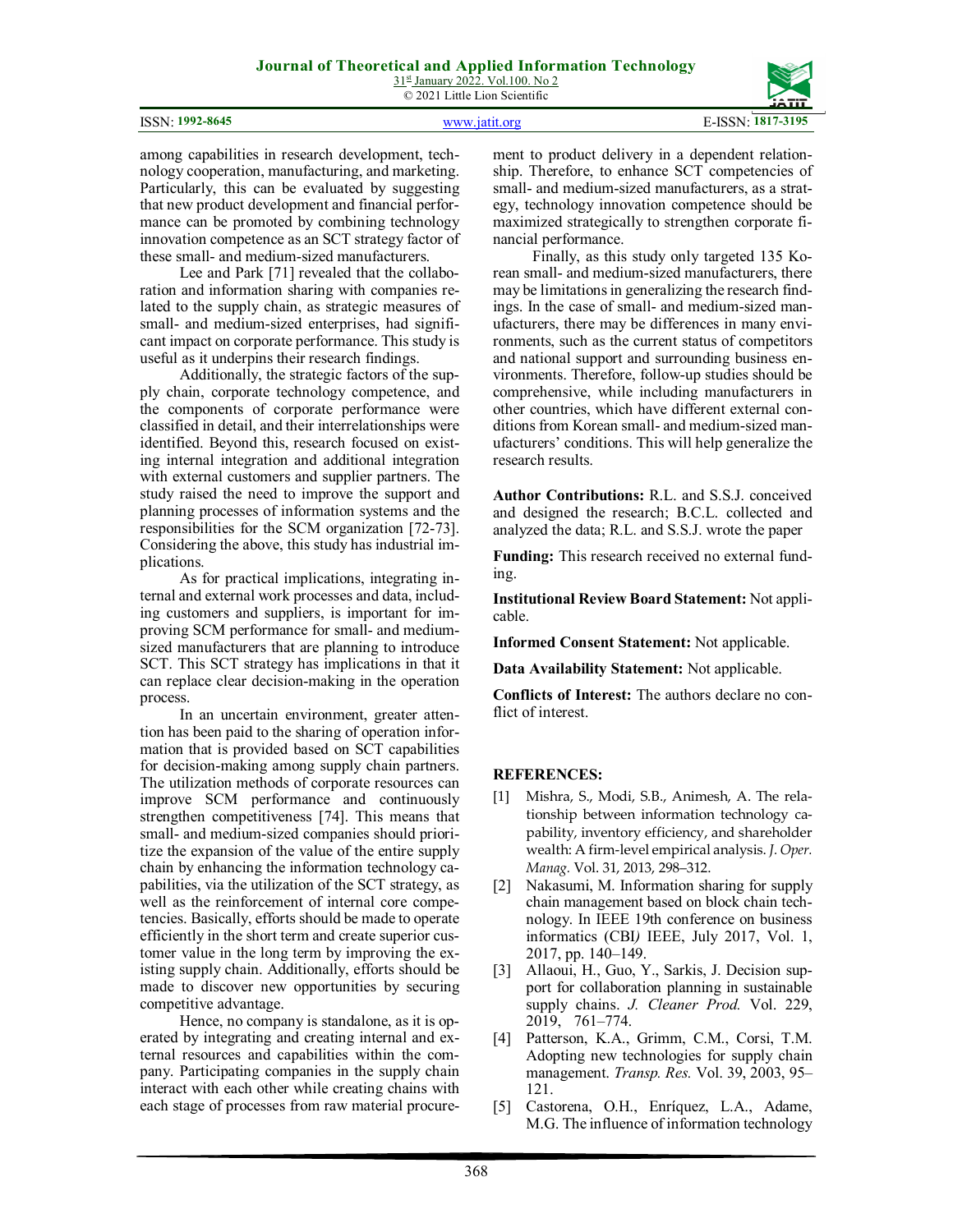ISSN: **1992-8645** www.jatit.org E-ISSN: **1817-3195**



and communication supply chain management performance for greater SME manufacturing in Aguascalientes. *International Journal of Business. Econ. Manag.* Vol. 1, 2014, 382– 396.

- [6] Liu, C.L., Lee, M.Y. Integration, supply chain resilience, and service performance in thirdparty logistics providers. *Int. J. Logist. Manag.* Vol. 29, 2018, 5–21.
- [7] Hendricks, K.B., Singhal, V.R., Stratman, J.K. The impact of enterprise systems on corporate performance: A study of ERP, SCM, and CRM system implementations. *J. Oper. Manag.* Vol. 25, 2007, 65–82.
- [8] Singhry, H.B. Effect of supply chain technology, supply chain collaboration and innovation capability on supply chain performance of manufacturing companies. *J. Bus. Stud. Q.*  Vol. 7, 2015, 258.
- [9] Singh, A., Narain, R., Yadav, R.C. An exploratory study of the SCM practices and IT usage: An emerging market context. *Int. J. Inf. Technol. Manag.* Vol. 9, 2010, 446–467.
- [10] Stevenson, W.J., *Sum, C.C. Operations Management,* McGraw-Hill: Irwin: New York, NY, USA, 2014.
- [11] Singhry, H.B., Abd Rahman, A., Imm, N.S. Effect of advanced manufacturing technology, concurrent engineering of product design, and supply chain performance of manufacturing companies. *Int. J. Adv. Manuf. Technol.* Vol. 86, 2016*,* 663–669.
- [12] Punniyamoorty, M., Mathiyalagan, P., Lakshmi, G. A combined application of structural equation modeling (SEM) and analytic hierarchy process (AHP) in supplier selection*. Benchmarking,* Vol. 19, 2012, 70–92. doi: 10.1108/14635771211218362.
- [13] Mackelprang, A.W., Nair, A. Relationship between just-in-time manufacturing practices and performance: A meta-analytic investigation. *J. Oper. Manag.* Vol. 28, 2010*,* 283–302.
- [14] Gunasekaran, A., Ngai, E.W.T. Information systems in supply chain integration and management. *Eur. J. Oper. Res.* Vol. 159, 2004, 269–295.
- [15] Claassen, M.J., Van Weele, A.J., Van Raaij, E.M. Performance outcomes and success factors of vendor managed inventory (VMI). *Supply Chain Manag,* Vol. 13, 2008, 406–414.
- [16] Xu, C., Xiang-yang, L. Multiphase supplier selection model based on supplier development orientation. In *International Conference on Management Science and Engineering*, 2007, pp. 826–831. doi: 10.1109/IC-MSE.2007.4421948.
- [17] Huin, S.F. Managing deployment of ERP systems in SMEs using multi-agents. *Int. J. Proj. Manag.* Vol. 22*,* 2004*,* 511–517.
- [18] Andraski, J.C., Haedicke, J. CPFR: Time for the breakthrough? *Supply Chain Manag. Rev.*  Vol. 7, No. 3, 2003, 54–60: ILL.
- [19] Lee, D., Lee, D.H., Jung, K. A study of collaborative relations of supplier-buyer on sustainable SCM activity. *Journal of the Korea Industrial Information Systems Research* Vol. 22, 2017, 97–115.
- [20] Aguilera Enríquez, L., Hernández Castorena, O., González Adame, M. The influence on the performance of supply chain management on small and medium business manufacturing production processes in Mexico. *BJEMT 4*, 2014, 925–940. doi: 10.9734/BJEMT/2014/7429.
- [21] Yusuf, Y.Y., Gunasekaran, A., Musa, A., Dauda, M., El-Berishy, N.M., Cang, S. A relational study of supply chain agility, competitiveness and business performance in the oil and gas industry. *Int. J. Prod. Econ.* Vol. 147, 2014, 531–543.
- [22] Moon, S.M., Huh, M.G. Duet of exploitation and exploration: The multi-dimensional approach of organizational ambilaterality. *Korean Manag. Rev.* Vol. 42, 2013, 293–320.
- [23] Harland, C.M., Caldwell, N.D., Powell, P., Zheng, J. Barriers to supply chain information integration: SMEs adrift of eLands. *J. Oper. Manag.* Vol. 25, 2007, 1234–1254.
- [24] Goldsby, T. J., Zinn, W. Technology innovation and new business models: Can logistics and supply chain research accelerate the evolution?. *J. Bus. Logist.* Vol. 37, 2016, 80–81.
- [25] Kumar, A., Singh, R.K., Modgil, S. "Exploring the relationship between ICT, SCM practices and organizational performance in agrifood supply chain", *Benchmarking* Vol. 27, 2020, 1003–1041. doi: 10.1108/BIJ-11-2019- 0500.
- [26] Yang, J.G., Kang, K.S., Yu, Y.M. A study on vendor managed inventory to apply technology acceptance model. *Journal of the Korea Industrial Information Systems Research* Vol. 21, 2016, 45–57.
- [27] Song, J.-G., Park, K.-H. Study on effect of SCM performance and ERP diffusion through supplier development maturity model. *JDS.*  Vol. 14, 2016, 71–80. doi: 10.15722/jds.14.5.201605.71.
- [28] Lee, S.H., Han, K.S., Kim, K.S. The effects of the introduction of RFID technology on SCM competitive advantage: Focusing on defense industry. *Strateg. Manag.* Vol. 16, 2013, 1–27.
- [29] Protogeros, N., Tahinakis, P., Mylonakis, J., Gagalis, D. The entrepreneurship reality in the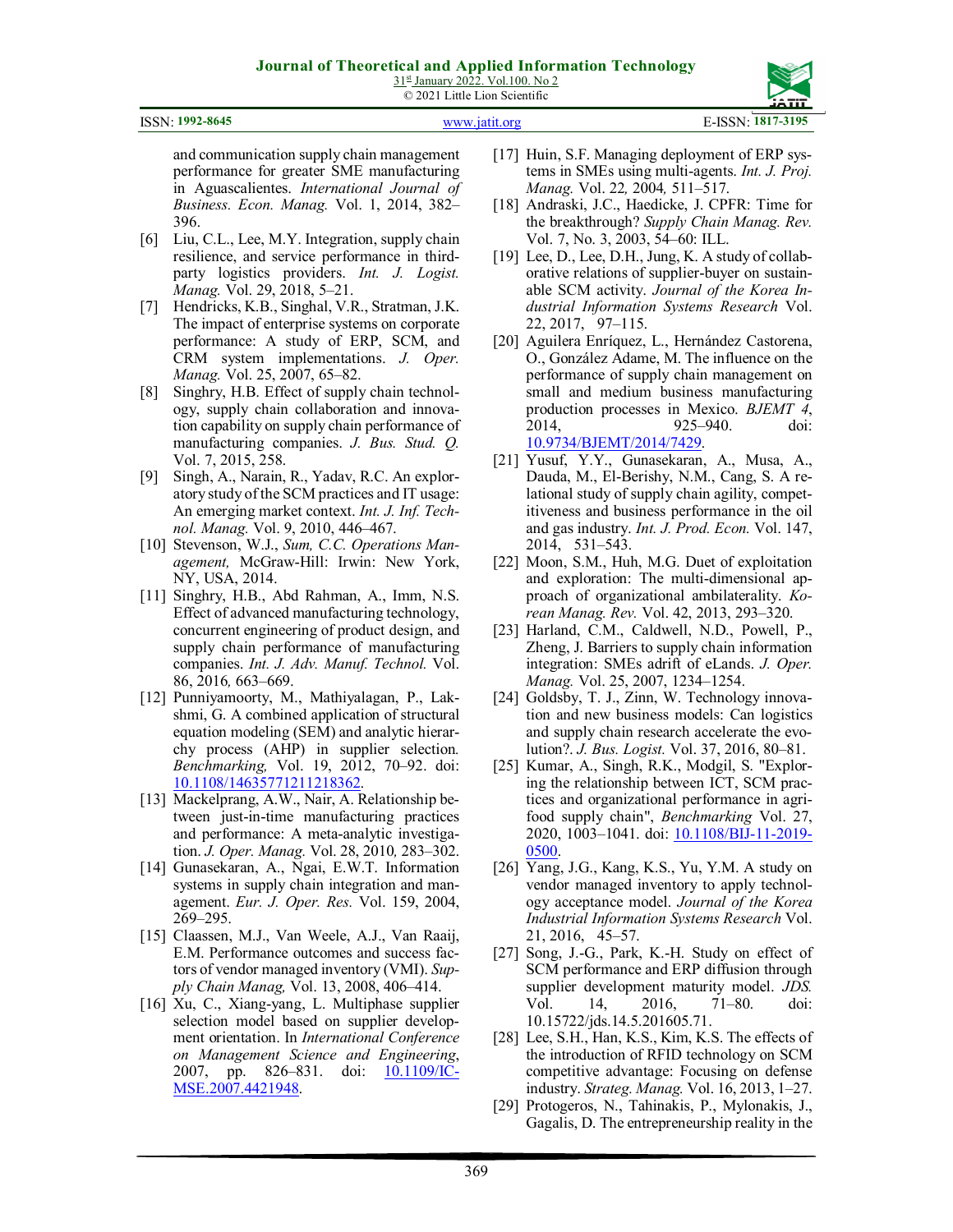

field of supply chain management systems: The Hellenic market paradigm. *IJTMKT* Vol. 2, 2007, 19–52.

- [30] Dong, Y., Xu, K. A supply chain model of vendor managed inventory. *Transp. Res.* Vol. 38*,* 2002, 75–95.
- [31] Shen, L., Govindan, K., Borade, A.B., Diabat, A., Kannan, D. An evaluation of vendor managed inventory practices from small and medium Indian enterprises. *J. Bus. Econ. Manag.*  Vol. 14(Sup 1), 2013, S76–S95. doi: 10.3846/16111699.2012.749805.
- [32] Wei, C.C., Chien, C.F., Wang, M.J.J. An AHP-based approach to ERP system selection. *Int. J. Prod. Econ.* Vol. 96, 2005, 47–62.
- [33] Saide, E.R., Mahendrawathi, E.R. Knowledge management support for enterprise resource planning implementation. *Procedia Comput. Sci.* Vol. 72, 2015, 613–621.
- [34] Vlachopoulou, M., Manthou, V. Supply chain and relationship management systems supporting the responsive enterprise: An empirical research. *Int. J. Serv. Oper. Manag.* Vol. 1, 2005,358–371.
- [35] Ramírez-Santaella, A., Molina, A. Multihead and web technology for the implementation of a manufacturing execution system. *IFAC Proc.* Vol*.* 37, 2004, 39–44.
- [36] Ireland, R., Bruce, R., CPFR. *Supply Chain Manag. Review,* 1, 2000, 80–88.
- [37] Panahifar, F., Heavey, C., Byrne, P., Fazlollahtabar, H. A framework for Collaborative Planning, Forecasting and Replenishment (CPFR): State of the art. *J. Enterpr. Inf. Manag.* Vol. 28, 2015, 838-871. doi: 10.1108/JEIM-09-2014-0092.
- [38] Lin, R.H., Ho, P.Y. The study of CPFR implementation model in medical SCM of Taiwan. *Prod. Plan. Control.* Vol. 25, 2014, 260–271.
- [39] Zhang, J.L., Lee, D.Y., Jang, J.H., Yoo, S.H., Lee, C.H. A Study on development of WMS System for H Automobile Plant in China. *J. Korea Saf. Manag. Sci.* Vol. 15, 2013, 193– 198.
- [40] Scavarda, L.F., Barros, M., Scavarda, A.J., Reyes, P.M., Jaska, P. Warehouse management system implementation in a Brazilian Distribution Center. *Int. J. Oper. Res. Inf. Syst.*  Vol. 3*,* 2012, 64–76.
- [41] Verbano, C., Crema, M. Linking technology innovation strategy, intellectual capital and technology innovation performance in manufacturing SMEs. *Technol. Anal. Strateg. Manag.* Vol. 28, 2016, 524–540.
- [42] Hsu, P.H., Tian, X., Xu, Y. Financial development and innovation: Cross-country evidence. *J. Financ. Econ.* Vol. 112, 2014, 116–135.
- [43] Martínez-Román, J.A., Romero, I. Determinants of innovativeness in SMEs: Disentangling core innovation and technology adoption capabilities. *Rev. Manag. Sci.* Vol. 11, 2017, 543–569.
- [44] Wooder, S., Baker, S. Extracting key lessons in service innovation. *J. Prod. Innov. Manag.*  Vol. 29, 2012, 13–20.
- [45] Mothe, C., Nguyen-Thi, U.T., Nguyen-Van, P. Assessing complementarity in organizational innovations for technological innovation: The role of knowledge management practices*. Appl. Econ.* Vol. 47*,* 2015, 3040– 3058.
- [46] Chandra, C., Grabis, J., Tumanyan, A. Problem taxonomy: A step towards effective information sharing in supply chain management. *Int. J. Prod. Res.* Vol. 45, 2007, 2507–2544.
- [47] Yoon, S.N., Lee, D., Schniederjans, M. Effects of innovation leadership and supply chain innovation on supply chain efficiency: Focusing on hospital size. *Technol. Forecasting Soc. Change,* Vol. 113, 2016, 412–421.
- [48] Schoenherr, T., Swink, M. Revisiting the arcs of integration: Cross-validations and extensions. *J. Oper. Manag.* Vol. 30, 2012, 99–115.
- [49] Leuschner, R., Rogers, D.S., Charvet, F.F. A meta‐analysis of supply chain integration and firm performance. *J. Supply Chain Manag.*  Vol. 49, 2013, 34–57.
- [50] Marien, E.J. The four supply chain enablers. *Supply Chain Manag. Review,* Vol. 2, No. 3. 2000, 1998, 60–68: ILL.
- [51] Rai, A., Patnayakuni, R., Seth, N. Firm performance impacts of digitally enabled supply chain integration capabilities. *MIS Q.* Vol. 30, 2006, 225–246.
- [52] Hur, D.S., Kim, K.S., Choi, J.W. An exploratory comparison of supply chain integration practices of Korean and international manufacturing plants in automotive, electronics, and machinery industries. *Journal of the Korean Operations Research and Management Science Society,* Vol. 33*,* 2008, 101–118.
- [53] Park, C. The moderating effect of firm size on the relationship between supply chain integration and firm performance. *Korean Manag. Rev.* Vol. 41, 2012*,* 1601–1627.
- [54] Sun, J.H. The associations between SCM Collaboration, new product development, and organizational culture. *Korean Manag. Sci. Rev.*  Vol. 29, 2012, 35–52.
- [55] Deeds, D.L., DeCarolis, D., Coombs, J. Dynamic capabilities and new product development in high technology ventures. *J. Bus. Venturing,* Vol. 15*,* 2000, 211–229.
- [56] Cao, M., Zhang, Q. Supply chain collaboration: Impact on collaborative advantage and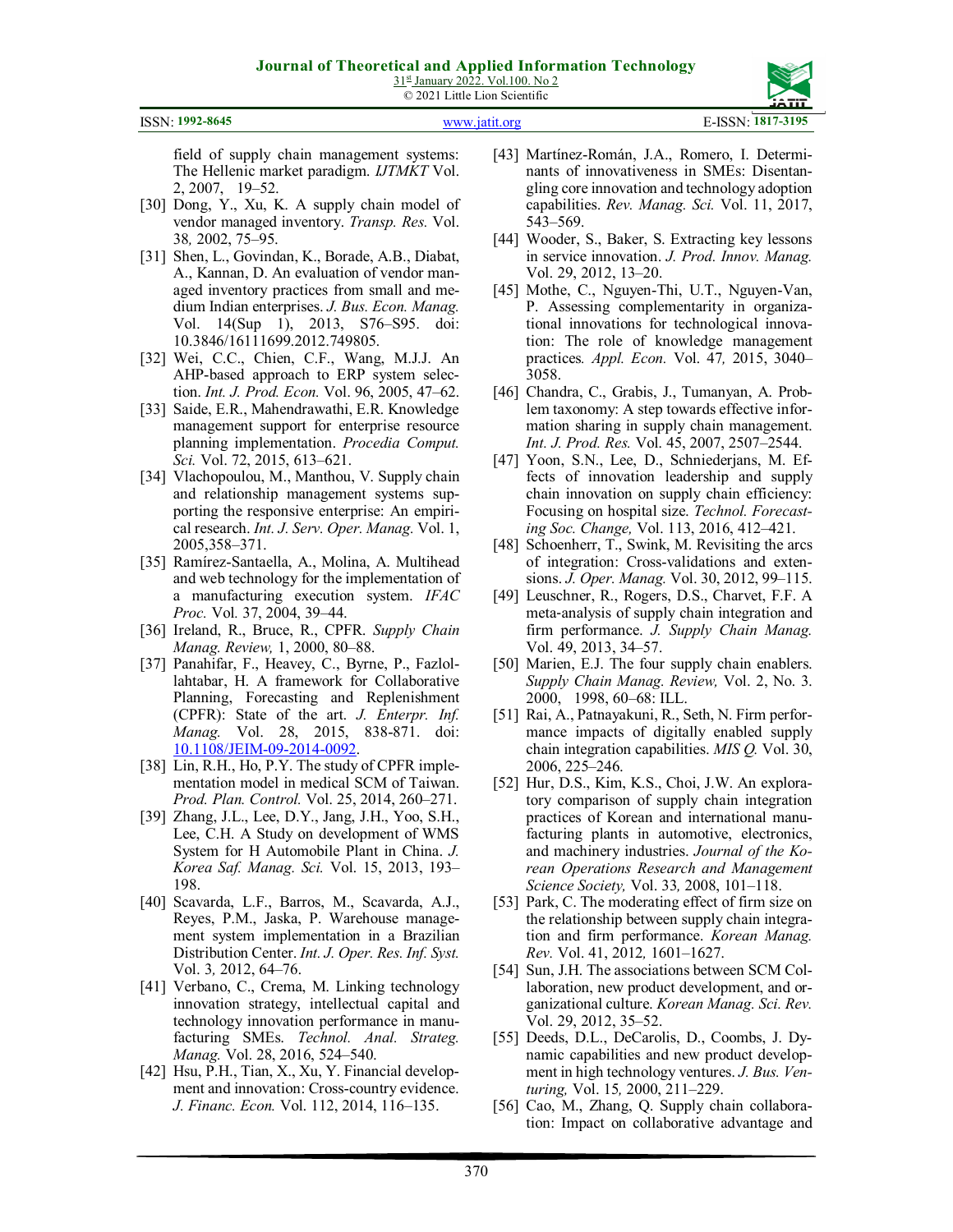31st January 2022. Vol.100. No 2 © 2021 Little Lion Scientific

#### ISSN: **1992-8645** www.jatit.org E-ISSN: **1817-3195**

firm performance. *J. Oper. Manag.* Vol. 29, 2011, 163–180.

- [57] Alfalla-Luque, R., Marin-Garcia, J.A., Medina-Lopez, C. An analysis of the direct and mediated effects of employee commitment and supply chain integration on organisational performance. *Int. J. Prod. Econ.* Vol. 162, 2015, 242–257.
- [58] Rosenzweig, E.D., Roth, A.V., Dean Jr, J.W. The influence of an integration strategy on competitive capabilities and business performance: An exploratory study of consumer products manufacturers. *J. Oper. Manag.* Vol. 21, 2003, 437–456.
- [59] Germain, R., Iyer, K.N.S. The interaction of internal and downstream integration and its association with performance. *J. Bus. Logist.*  Vol. 27, 2006, 29–52.
- [60] Swink, M., Song, M. Effects of marketingmanufacturing integration on new product development time and competitive advantage. *J. Oper. Manag.* Vol. 25, 2007, 203–217.
- [61] Narasimhan, R., Swink, M., Viswanathan, S. On decisions for integration implementation: An examination of complementarities between product-process technology integration and supply chain integration. *Decis. Sci.* Vol. 41, 2010, 355–372.
- [62] Lee, R. The effect of supply chain management strategy on operational and financial performance. *Sustainability,* Vol. 13, 2021, 5138.
- [63] Hwang, K.Y., Sung, E.H. The relationships between technology commercialization competence, R&D capacity, innovation and export performance: In the firms introduced the technology from government-funded research institutes in Daedeok Innopolis. *J. Korea Trade,*  Vol. 40, 2015, 285–309.
- [64] Dean, J.W., Jr., Snell, S.A. The strategic use of integrated manufacturing: An empirical examination. *Strategic Manag*. *J.* Vol. 17, 1996, 459–480.
- [65] Jangga, R., Ali, N.M., Ismail, M., Sahari, N. Effect of environmental uncertainty and supply chain flexibility towards supply chain innovation: An exploratory study. *Procedia Econ. Fin.* Vol. 31*,* 2015, 262–268.
- [66] Lee, S.-B., Kim, C.-S. The effect of supply chain search and application strategies on corporate operational performance: Focused on the mediating effect of organizational capability. *J. Korea Manag. Eng. Acad. Ind. Coop. Soc.* Vol. 18*,* 2017, 423–433.
- [67] Krause, D.R., Handfield, R.B., Tyler, B.B. The relationships between supplier development, commitment, social capital accumulation and performance improvement. *J. Oper. Manag.* 25, 2007, 528–545.
- [68] Kristal, M.M., Huang, X., Roth, A.V. The effect of an ambidextrous supply chain strategy on combinative competitive capabilities and business performance. *J. Oper. Manag.* Vol. 28, 2010, 415–429.
- [69] Oh, G.K., Lee, D.M. A Framework for Supplier Selection and Evaluation based on Types of Product and Supply Chain. *J. Korea Manag. Eng. Soc.* Vol. 17, 2012, 259–272.
- [70] Chun, J.K., Shin, Y.J., Bae, H.S. The effect of the technology innovation capabilities and supply chain management activities on the business innovation performance: Focused on the footwear industry in *Korea. J. Ind. Innov.*  Vol. 27, 2011, 25–57.
- [71] Lee, S.-B., Park, J. The effects of SCM competency and process improvement on operational performance in small and venture companies. *APJBVE* Vol. 13, 2018, 143–154. doi: 10.16972/apjbve.13.6.201812.143.
- [72] Olson, E.M., Walker, O.C., Jr., Ruekert, R.W., Bonner, J.M. Patterns of cooperation during new product development among marketing, operations and R&D: Implications for project performance. *J. Prod. Innov. Manag*, Vol. 18, 2001, 258–271.
- [73] Lee, S.B. A study on the structural relationship between SCM activity and process innovation, and quality performance in SMEs. *J. Korea Contents Assoc.* Vol. 19, 2019, 170–185.
- [74] Doan, T.T. Supply chain management drivers and competitive advantage in manufacturing industry. *10.5267/j.uscm* Vol. 8, 2020, 473– 480.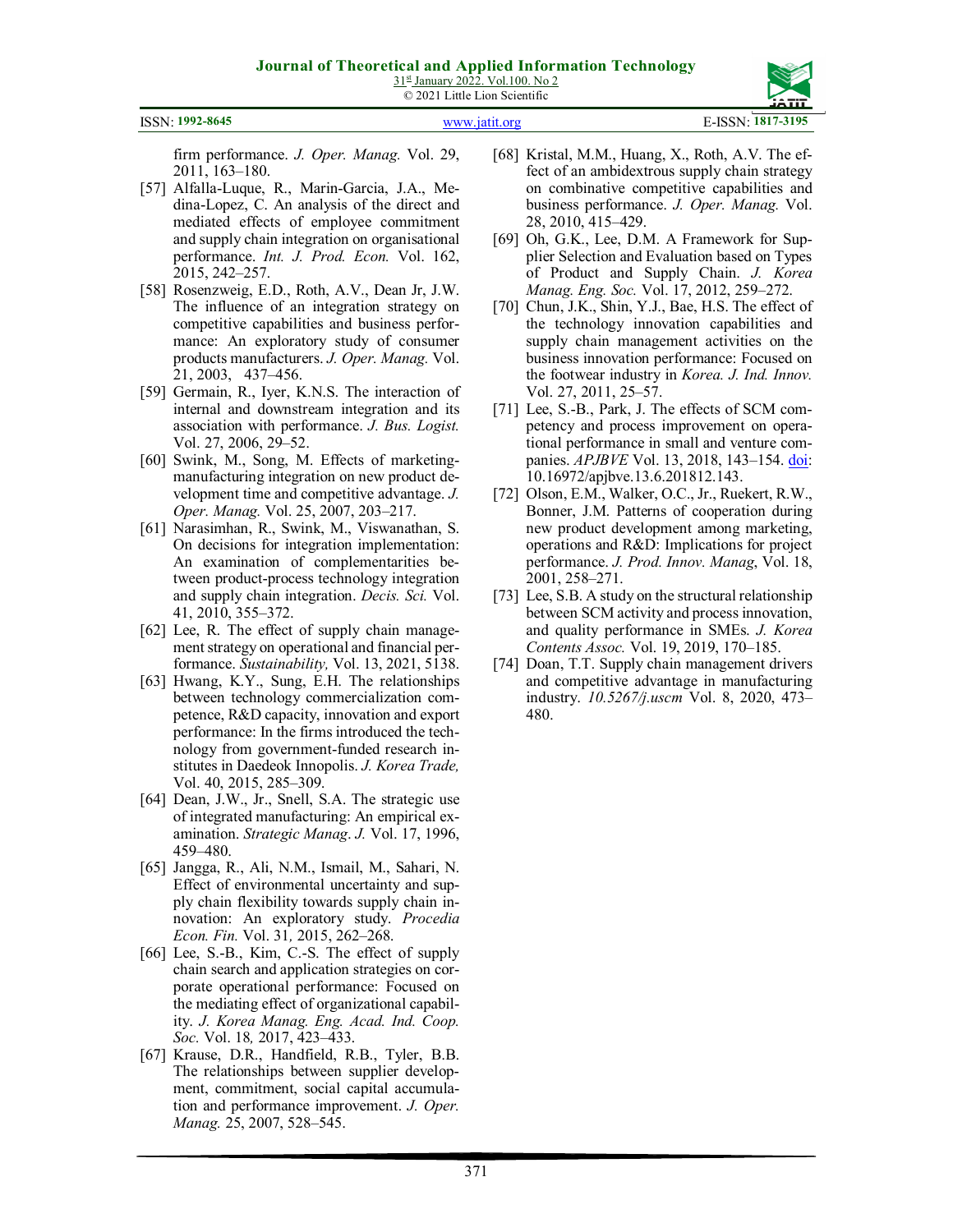31<sup>st</sup> January 2022. Vol.100. No 2 © 2021 Little Lion Scientific



ISSN: **1992-8645** www.jatit.org E-ISSN: **1817-3195**

|             |                                                                              |        | Factor loading |                                    |                          |       |                     |
|-------------|------------------------------------------------------------------------------|--------|----------------|------------------------------------|--------------------------|-------|---------------------|
| Factor      | Item                                                                         | Factor |                | Factor Factor Factor Factor        |                          |       | Cronbach's $\alpha$ |
|             |                                                                              | 1      | 2              | 3                                  | $\overline{\mathcal{A}}$ | 5     |                     |
|             | VMI 3                                                                        | .806   | .139           | .116                               | .152                     | .247  |                     |
|             | VMI 4                                                                        | .810   | .061           | .102                               | .240                     | .121  |                     |
| <b>VMI</b>  | VMI <sub>1</sub>                                                             | .856   | .086           | .052                               | .215                     | .167  | .884                |
|             | VMI <sub>2</sub>                                                             | .681   | .262           | .282                               | .183                     | .237  |                     |
|             | ERP 1                                                                        | .084   | .729           | .157                               | .211                     | .264  |                     |
|             | ERP 2                                                                        | .108   | .793           | .092                               | .057                     | .147  |                     |
| ERP         | ERP 4                                                                        | .343   | .663           | .041                               | .096                     | .235  | .775                |
|             | ERP 3                                                                        | .304   | .617           | .043                               | .247                     | .034  |                     |
|             | CPFR 2                                                                       | .187   | .155           | .731                               | .110                     | .047  |                     |
|             | CPFR 1                                                                       | .075   | .273           | .841                               | .118                     | .094  |                     |
| <b>CPFR</b> | CPFR 4                                                                       | .059   | .276           | .825                               | .213                     | .089  | .887                |
|             | CPFR 3                                                                       | .129   | .226           | .813                               | .240                     | .129  |                     |
|             | WMS 4                                                                        | .320   | .214           | .163                               | .652                     | .267  |                     |
|             | WMS 1                                                                        | .139   | .196           | .141                               | .748                     | .210  |                     |
| <b>WMS</b>  | WMS 2                                                                        | .174   | .178           | .117                               | .746                     | .096  | .828                |
|             | WMS 3                                                                        | .311   | .131           | .279                               | .675                     | .199  |                     |
|             | OMS <sub>2</sub>                                                             | .120   | .188           | .257                               | .247                     | .618  |                     |
|             | OMS 3                                                                        | .145   | .228           | .134                               | .067                     | .806  |                     |
| OMS         | OMS 1                                                                        | .078   | .261           | .124                               | .166                     | .814  | .847                |
|             | OMS 4                                                                        | .140   | .279           | .137                               | .143                     | .742  |                     |
|             | Eigen Value                                                                  | 8.116  | 2.359          | 1.362                              | 1.176                    | 1.013 |                     |
|             | Variance %                                                                   |        | 40.581 11.797  | 6.809                              | 5.880                    | 5.065 |                     |
|             | Cumulative variance %                                                        |        |                | 40.581 52.379 59.187 65.067 70.132 |                          |       |                     |
|             | KMO measure(Kaiser-Meyer-Olkin)=.914                                         |        |                |                                    |                          |       |                     |
|             | Bartlett's sphericity test: Approximated $\chi^2$ =2446.761 (df=190, p=.000) |        |                |                                    |                          |       |                     |

# *Table 1: Factor Analysis and Reliability Verification of SCT Strategy Metrics*

*Table 2: Factor Analysis and Reliability Verification of Technology Innovation Competence Metrics* 

|           |       |      | Cronbach's $\alpha$ |                                           |      |      |
|-----------|-------|------|---------------------|-------------------------------------------|------|------|
| Factor    | Item  |      |                     | Factor 1   Factor 2   Factor 3   Factor 4 |      |      |
| Strategic | SPC 2 | .702 | .307                | .250                                      | .130 | .880 |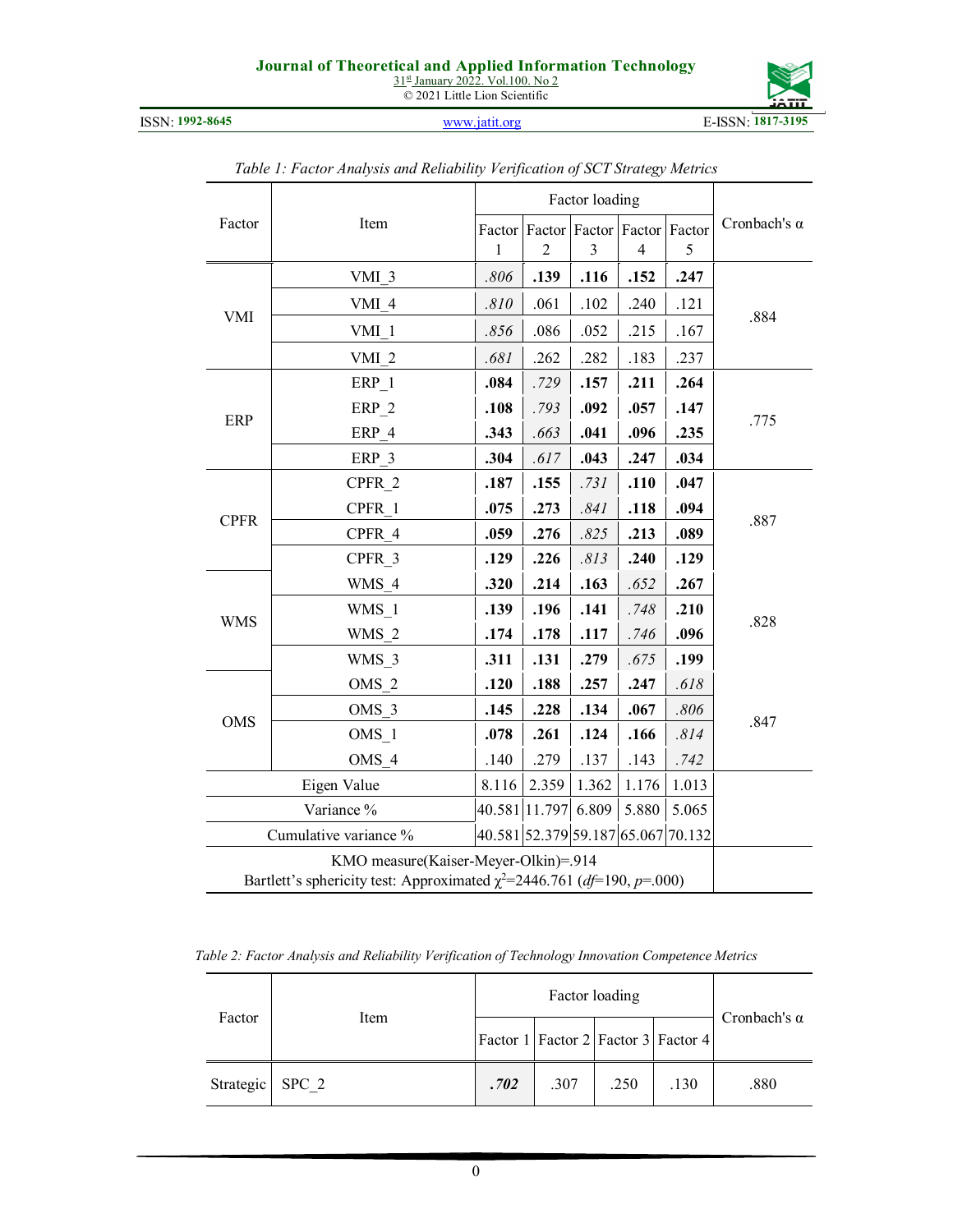| 31st January 2022. Vol.100. No 2 |  |
|----------------------------------|--|
| © 2021 Little Lion Scientific    |  |

| ISSN: 1992-8645     |                                       | www.jatit.org |        |        |        | <u>ווו הנ</u><br>E-ISSN: 1817-3195 |
|---------------------|---------------------------------------|---------------|--------|--------|--------|------------------------------------|
|                     |                                       |               |        |        |        |                                    |
| planning            | $SPC_3$                               | .674          | .324   | .175   | .101   |                                    |
| capability          | SPC 4                                 | .840          | .057   | .133   | .251   |                                    |
|                     | SPC 1                                 | .723          | .152   | .265   | .268   |                                    |
|                     | $SPC_5$                               | .725          | .176   | .272   | .353   |                                    |
|                     | R&D 4                                 | .191          | .831   | .313   | .197   |                                    |
| R&D ca-             | R&D_3                                 | .146          | .806   | .304   | .302   | .928                               |
| pability            | $R&D_2$                               | .197          | .789   | .290   | .300   |                                    |
|                     | R&D 1                                 | .184          | .795   | .208   | .198   |                                    |
|                     | $MC_3$                                | .244          | .300   | .748   | .320   |                                    |
| Manufac-            | $MC_1$                                | .164          | .285   | .832   | .296   |                                    |
| turing ca-          | $MC_2$                                | .210          | .257   | .805   | .232   | .945                               |
| pability            | $MC_5$                                | .259          | .293   | .761   | .326   |                                    |
|                     | $MC_4$                                | .187          | .214   | .801   | .209   |                                    |
|                     | $MAC_1$                               | .300          | .280   | .128   | .764   |                                    |
| Market-             | MAC_3                                 | .249          | .226   | .195   | .809   |                                    |
| ing capa-<br>bility | $MAC_2$                               | .243          | .198   | .136   | .812   | .911                               |
|                     | MAC_4                                 | .310          | .260   | .269   | .760   |                                    |
|                     | Eigen Value                           | 9.923         | 1.598  | 1.538  | 1.022  |                                    |
|                     | Variance %                            | 55.130        | 8.879  | 8.543  | 5.677  |                                    |
|                     | Cumulative variance %                 | 55.130        | 64.009 | 72.553 | 78.230 |                                    |
|                     | KMO measure (Kaiser-Meyer-Olkin)=.942 |               |        |        |        |                                    |

Bartlett's sphericity test: Approximated  $\chi^2$ =3404.201 (*df*=153, *p*=.000)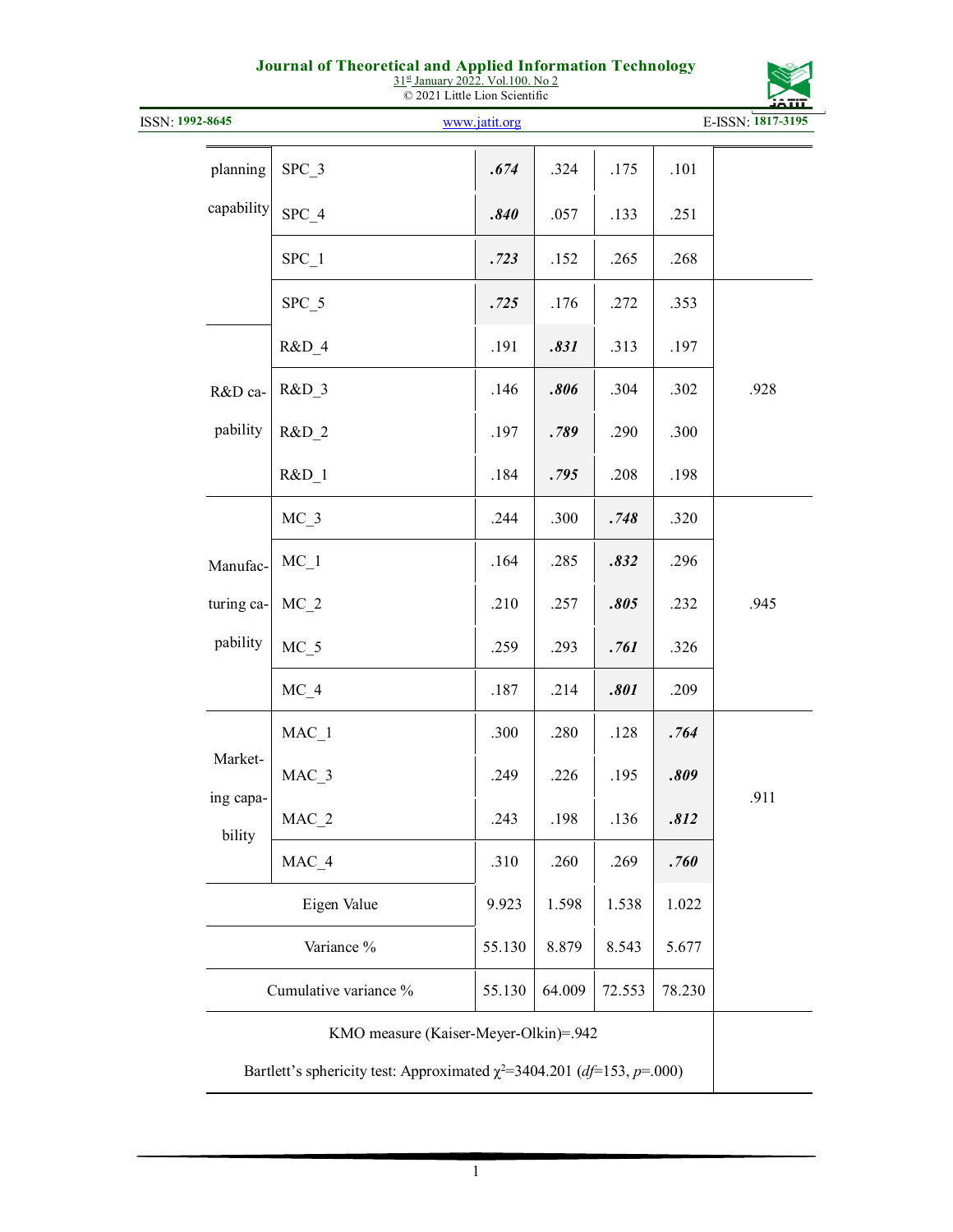31<sup>st</sup> January 2022. Vol.100. No 2 © 2021 Little Lion Scientific



|           |                                                                             |          | Factor loading |                     |  |
|-----------|-----------------------------------------------------------------------------|----------|----------------|---------------------|--|
| Factor    | Item                                                                        | Factor 1 | Factor 2       | Cronbach's $\alpha$ |  |
| New       | $PDP_1$                                                                     | .794     | .045           |                     |  |
| product   | PDP <sub>3</sub>                                                            | .843     | .161           |                     |  |
| develop-  | PDP_4                                                                       | .706     | .330           | .855                |  |
| ment per- | PDP_5                                                                       | .661     | .416           |                     |  |
| formance  | $PDP_2$                                                                     | .788     | .225           |                     |  |
|           | $FP-2$                                                                      | .393     | .748           |                     |  |
| Financial | $FP-1$                                                                      | .177     | .855           |                     |  |
| perfor-   | $FP-5$                                                                      | .169     | .875           | .911                |  |
| mance     | $FP-3$                                                                      | .193     | .848           |                     |  |
|           | $FP-4$                                                                      | .195     | .810           |                     |  |
|           | Eigen Value                                                                 | 5.285    | 1.692          |                     |  |
|           | Variance %                                                                  | 52.854   | 16.917         |                     |  |
|           | Cumulative variance %                                                       | 52.854   | 69.770         |                     |  |
|           | KMO measure (Kaiser-Meyer-Olkin)=.903                                       |          |                |                     |  |
|           | Bartlett's sphericity test: Approximated $\chi^2$ =1282.554 (df=45, p=.000) |          |                |                     |  |

*Table 3: Factor Analysis and Reliability Verification of Corporate Performance Metrics*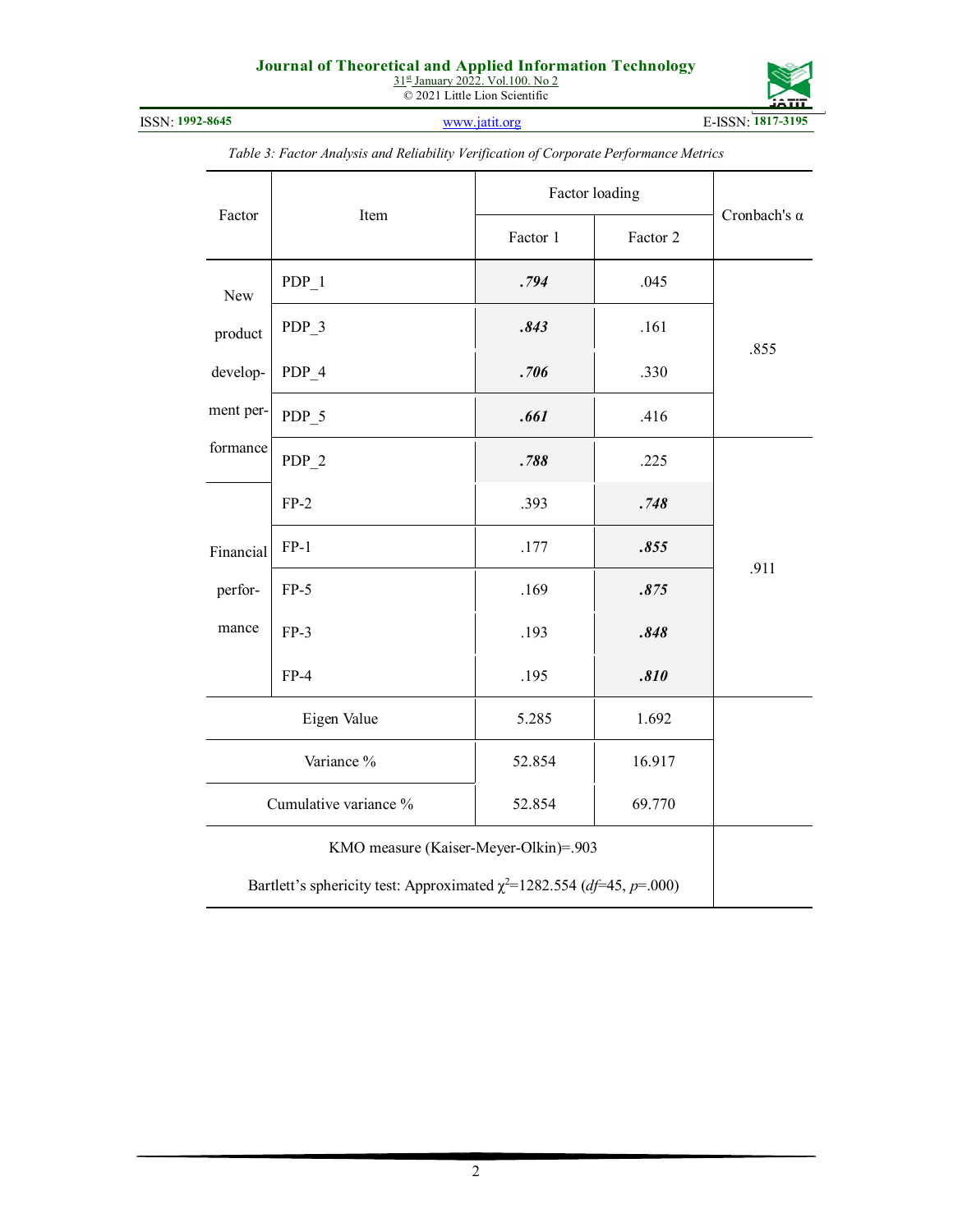31<sup>st</sup> January 2022. Vol.100. No 2 © 2021 Little Lion Scientific



ISSN: **1992-8645** www.jatit.org E-ISSN: **1817-3195**

|             | Category                                                            |                   | Non-<br>standard-<br>ized fac-<br>tor load-<br>ing | Stand-<br>ard error      | Stand-<br>ardized<br>factor<br>loading | Error<br>vari-<br>ance | $\boldsymbol{t}$ | $Con-$<br>struct<br>Relia-<br>bility<br>(CR) | <b>AVE</b><br>(AVE) |  |  |
|-------------|---------------------------------------------------------------------|-------------------|----------------------------------------------------|--------------------------|----------------------------------------|------------------------|------------------|----------------------------------------------|---------------------|--|--|
|             |                                                                     | VMI <sub>1</sub>  | 1.064                                              | 0.083                    | 0.84                                   | .309                   | 12.882***        |                                              |                     |  |  |
|             |                                                                     | VMI <sub>2</sub>  | 0.994                                              | 0.083                    | 0.786                                  | .400                   | 11.959***        |                                              |                     |  |  |
| VMI         |                                                                     | VMI <sub>3</sub>  | 1.036                                              | 0.079                    | 0.854                                  | .260                   | 13.108***        | .886                                         | .661                |  |  |
|             | $\rightarrow$                                                       | VMI <sub>4</sub>  | $\mathbf{1}$                                       |                          | 0.769                                  | .452                   |                  |                                              |                     |  |  |
|             | $\rightarrow$                                                       | ERP 1             | 1.155                                              | 0.143                    | 0.737                                  | .332                   | 8.054***         |                                              |                     |  |  |
|             |                                                                     | ERP <sub>2</sub>  | 1.188                                              | 0.16                     | 0.648                                  | .577                   | $7.41***$        |                                              | .469                |  |  |
| <b>ERP</b>  | $\rightarrow$                                                       | ERP <sub>3</sub>  | 1.194                                              | 0.148                    | 0.741                                  | .345                   | 8.081***         | .778                                         |                     |  |  |
|             | $\rightarrow$                                                       | ERP <sub>4</sub>  | $\mathbf{1}$                                       | $\overline{\phantom{a}}$ | 0.606                                  | .509                   |                  |                                              |                     |  |  |
|             | $\longrightarrow$                                                   | CPFR 1            | 1.125                                              | 0.094                    | 0.803                                  | .542                   | 11.927***        |                                              |                     |  |  |
|             | $\longrightarrow$                                                   | CPFR <sub>2</sub> | 0.952                                              | 0.09                     | 0.719                                  | .207                   | 10.594***        |                                              |                     |  |  |
| <b>CPFR</b> |                                                                     | CPFR <sub>3</sub> | 0.848                                              | 0.09                     | 0.646                                  | .163                   | 9.418***         | .893                                         | .679                |  |  |
|             |                                                                     | CPFR 4            | $\mathbf{1}$                                       |                          | 0.782                                  | .199                   |                  |                                              |                     |  |  |
|             | $\rightarrow$                                                       | WMS 1             | 0.774                                              | 0.081                    | 0.648                                  | .349                   | 9.566***         |                                              |                     |  |  |
|             | $\longrightarrow$                                                   | WMS <sub>2</sub>  | 1.012                                              | 0.086                    | 0.781                                  | .425                   | 11.795***        |                                              |                     |  |  |
| <b>WMS</b>  |                                                                     | WMS 3             | 1.087                                              | 0.085                    | 0.85                                   | .504                   | 12.844***        | .827                                         | .547                |  |  |
|             |                                                                     | WMS 4             | $\mathbf{1}$                                       |                          | 0.782                                  | .319                   | $\sim$           |                                              |                     |  |  |
|             | $\rightarrow$                                                       | OMS <sub>1</sub>  | 0.846                                              | 0.08                     | 0.648                                  | .312                   | 10.619***        |                                              |                     |  |  |
| <b>OMS</b>  | $\longrightarrow$                                                   | OMS <sub>2</sub>  | 1.099                                              | 0.066                    | 0.873                                  | .248                   | $16.57***$       | .851                                         | .590                |  |  |
|             |                                                                     | OMS <sub>3</sub>  | 1.11                                               | 0.064                    | 0.897                                  | .172                   | 17.267***        |                                              |                     |  |  |
|             |                                                                     | OMS <sub>4</sub>  | $\mathbf{1}$                                       |                          | 0.856                                  | .241                   |                  |                                              |                     |  |  |
|             | $\chi^2$ =221.425 (df=160, p=.000), SRMR=.0543, TLI=.969, CFI=.974, |                   |                                                    |                          |                                        |                        |                  |                                              |                     |  |  |

*Table 4: Confirmatory Factor Analysis Result for SCT Strategy* 

RMSEA (90% CI)=.042(.027~.055)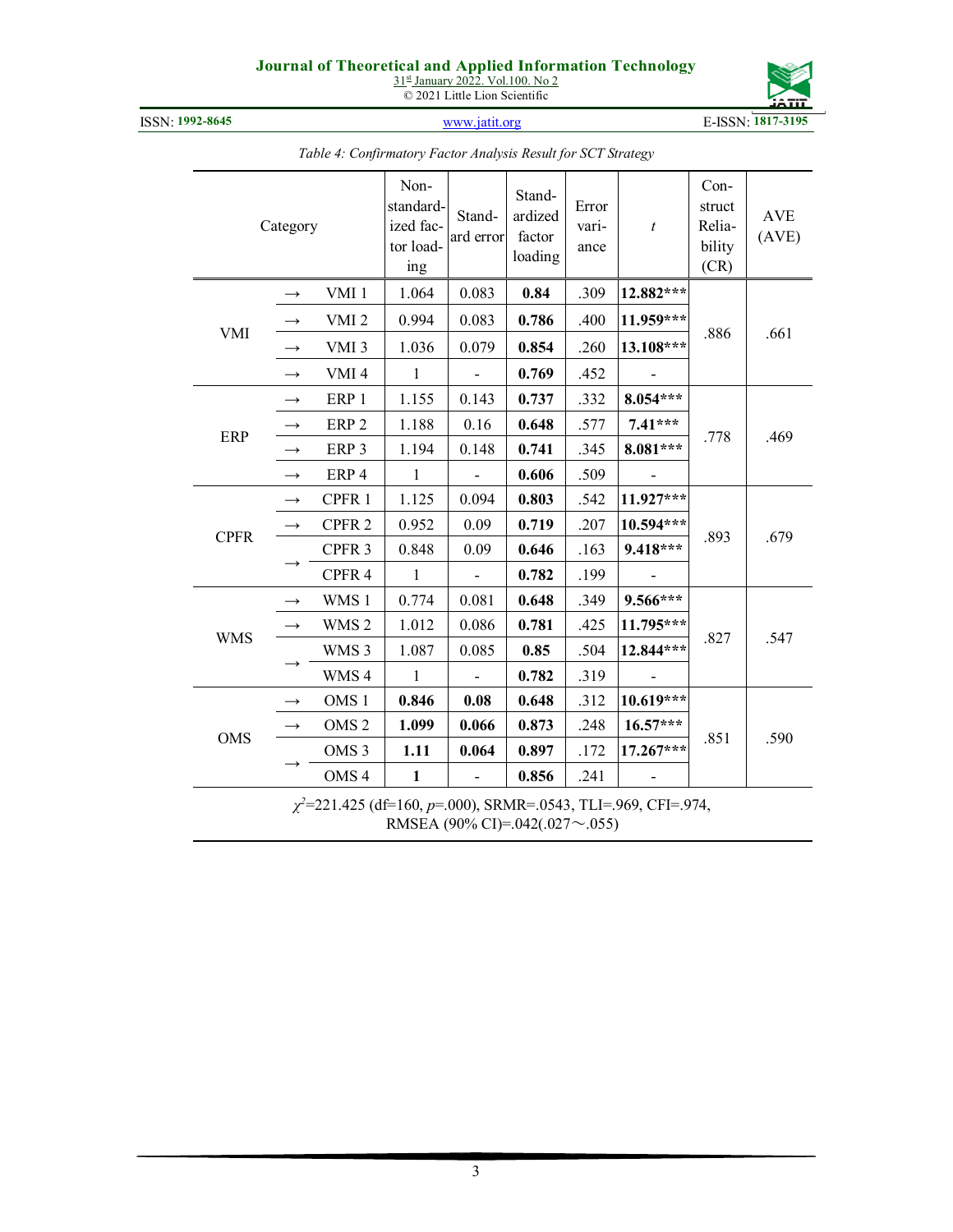31<sup>st</sup> January 2022. Vol.100. No 2 © 2021 Little Lion Scientific



ISSN: **1992-8645** www.jatit.org E-ISSN: **1817-3195**

|                                    | Category      |                                                                     | Non-<br>standard-<br>ized fac-<br>tor load-<br>ing | Stand-<br>ard error | Stand-<br>ardized<br>factor<br>loading | Error<br>vari-<br>ance | $\boldsymbol{t}$ | $Con-$<br>struct<br>Relia-<br>bility<br>(CR) | <b>AVE</b><br>(AVE) |
|------------------------------------|---------------|---------------------------------------------------------------------|----------------------------------------------------|---------------------|----------------------------------------|------------------------|------------------|----------------------------------------------|---------------------|
|                                    |               | Strategic<br>planning1                                              | 1.074                                              | 0.11                | 0.747                                  | 0.514                  | 9.808***         |                                              |                     |
| Strategic                          |               | Strategic<br>planning2                                              | $\mathbf{1}$                                       |                     | 0.671                                  | 0.686                  |                  |                                              |                     |
| planning ca-<br>pability           |               | Strategic<br>planning3                                              | 1.198                                              | 0.117               | 0.788                                  | 0.493                  | $10.261***$      | 0.881                                        | 0.599               |
|                                    |               | Strategic<br>planning4                                              | 1.116                                              | 0.108               | 0.795                                  | 0.408                  | 10.338***        |                                              |                     |
|                                    |               | R&D 1                                                               | 1.192                                              | 0.108               | 0.859                                  | 0.284                  | $10.993***$      |                                              |                     |
| R&D capa-                          |               | R&D <sub>2</sub>                                                    | 0.962                                              | 0.045               | 0.884                                  | 0.141                  | 21.555***        | 0.929                                        | 0.766               |
| bility                             | $\rightarrow$ | R&D 3                                                               | 1                                                  |                     | 0.931                                  | 0.132                  |                  |                                              |                     |
|                                    | $\rightarrow$ | R&D4                                                                | 0.995                                              | 0.048               | 0.874                                  | 0.19                   | 20.913***        |                                              |                     |
|                                    |               | Manufac-<br>turing 1                                                | 0.977                                              | 0.043               | 0.9                                    | 0.363                  | 22.676***        |                                              |                     |
|                                    |               | Manufac-<br>turing 2                                                | 0.905                                              | 0.05                | 0.821                                  | 0.196                  | 17.921***        |                                              |                     |
| Manufactur-<br>ing capabil-<br>ity |               | Manufac-<br>turing 3                                                | $\mathbf{1}$                                       |                     | 0.835                                  | 0.116                  |                  | 0.946                                        | 0.779               |
|                                    |               | Manufac-<br>turing 4                                                | 1.068                                              | 0.068               | 0.861                                  | 0.23                   | 15.64***         |                                              |                     |
|                                    |               | Manufac-<br>turing 5                                                | 0.965                                              | 0.069               | 0.803                                  | 0.17                   | 14.057***        |                                              |                     |
|                                    |               | Marketing<br>1                                                      | 1.049                                              | 0.064               | 0.891                                  | 0.299                  | 16.468***        |                                              |                     |
| Marketing                          |               | Marketing                                                           | $\,1$                                              |                     | 0.916                                  | 0.318                  |                  | 0.910                                        | 0.719               |
| capability                         | $\rightarrow$ | Marketing                                                           | 1.02                                               | 0.045               | 0.923                                  | 0.291                  | 22.774***        |                                              |                     |
|                                    | $\rightarrow$ | Marketing                                                           | 0.949                                              | 0.047               | 0.882                                  | 0.375                  | 20.297***        |                                              |                     |
|                                    |               | $\chi^2$ =200.778 (df=129, p=.000), SRMR=.0405, TLI=.975, CFI=.979, | RMSEA (90% CI)=.050 (.036 $\sim$ .064)             |                     |                                        |                        |                  |                                              |                     |

*Table 5: Confirmatory Factor Analysis Result for Technology Innovation Competence*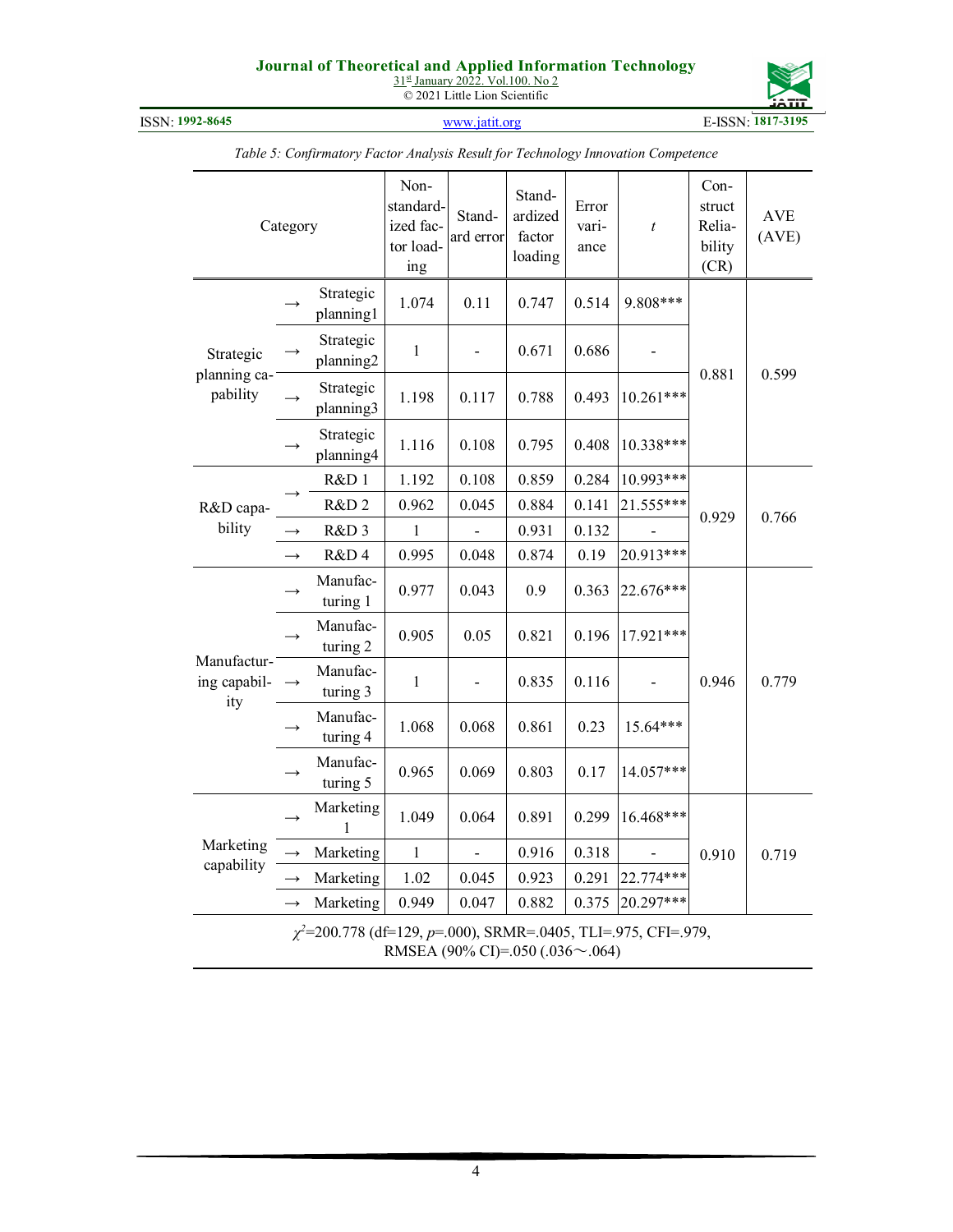31<sup>st</sup> January 2022. Vol.100. No 2 © 2021 Little Lion Scientific



ISSN: **1992-8645** www.jatit.org E-ISSN: **1817-3195**

| Category                                                                                                    |  | Non-<br>standard-<br>ized fac-<br>tor load-<br>ing | Stand-<br>ard error | Stand-<br>ardized<br>factor<br>loading | Error<br>vari-<br>ance | $\boldsymbol{t}$ | $Con-$<br>struct<br>Relia-<br>bility<br>(CR) | <b>AVE</b><br>(AVE) |       |  |
|-------------------------------------------------------------------------------------------------------------|--|----------------------------------------------------|---------------------|----------------------------------------|------------------------|------------------|----------------------------------------------|---------------------|-------|--|
|                                                                                                             |  | New prod-<br>uct <sub>1</sub>                      | 0.564               | 0.106                                  | 0.82                   | 0.649            | 5.318***                                     |                     |       |  |
| New prod-                                                                                                   |  | New prod-<br>uct 2                                 | 0.952               | 0.109                                  | 0.686                  | 0.528            | 8.763***                                     |                     |       |  |
| uct develop-<br>ment perfor-                                                                                |  | New prod-<br>uct 3                                 | 0.964               | 0.114                                  | 0.818                  | 0.469            | 8.472***                                     | 0.881               | 0.598 |  |
| mance                                                                                                       |  | New prod-<br>uct 4                                 | 1.149               | 0.114                                  | 0.747                  | 0.327            | 10.049***                                    |                     |       |  |
|                                                                                                             |  | New prod-<br>uct 5                                 | 1                   |                                        | 0.789                  | 0.382            |                                              |                     |       |  |
|                                                                                                             |  | Finance 1                                          | 1.116               | 0.092                                  | 0.48                   | 0.466            | 12.149***                                    |                     |       |  |
|                                                                                                             |  | Finance 2                                          | 0.936               | 0.104                                  | 0.716                  | 0.551            | 8.982***                                     |                     |       |  |
| Financial<br>performance-                                                                                   |  | Finance 3                                          | 1.044               | 0.086                                  | 0.74                   | 0.413            | 12.109***                                    | 0.842               | 0.523 |  |
|                                                                                                             |  | Finance 4                                          | 0.953               | 0.082                                  | 0.844                  | 0.758            | 11.636***                                    |                     |       |  |
|                                                                                                             |  | Finance 5                                          | 1                   |                                        | 0.785                  | 0.467            |                                              |                     |       |  |
| $\chi^2$ =47.285 (df=21, p=.000), SRMR=.0413, TLI=.955, CFI=.979,<br>RMSEA (90% CI)=.076 (.047 $\sim$ .104) |  |                                                    |                     |                                        |                        |                  |                                              |                     |       |  |

*Table 6: Confirmatory Factor Analysis Result for Corporate Performance* 

| Category                               | <b>SCT</b> strategy | Technology in-<br>novation com-<br>petence | New product<br>development<br>performance | Financial per-<br>formance |
|----------------------------------------|---------------------|--------------------------------------------|-------------------------------------------|----------------------------|
| <b>SCT</b> strategy                    | .599                |                                            |                                           |                            |
| Technology innovation<br>competence    | $.592***$<br>(.350) | .766                                       |                                           |                            |
| New product development<br>performance | $.595***$<br>(.354) | $.668***$<br>(.446)                        | .779                                      |                            |
| Financial performance                  | $.425***$<br>(.180) | $.520***$<br>(.270)                        | $.511***$<br>(.261)                       | .719                       |

*Table 7: Correlation Between Research Variables* 

\*\*\**p* < 001, the diagonal value is AVE, () is the square of the correlation coefficient.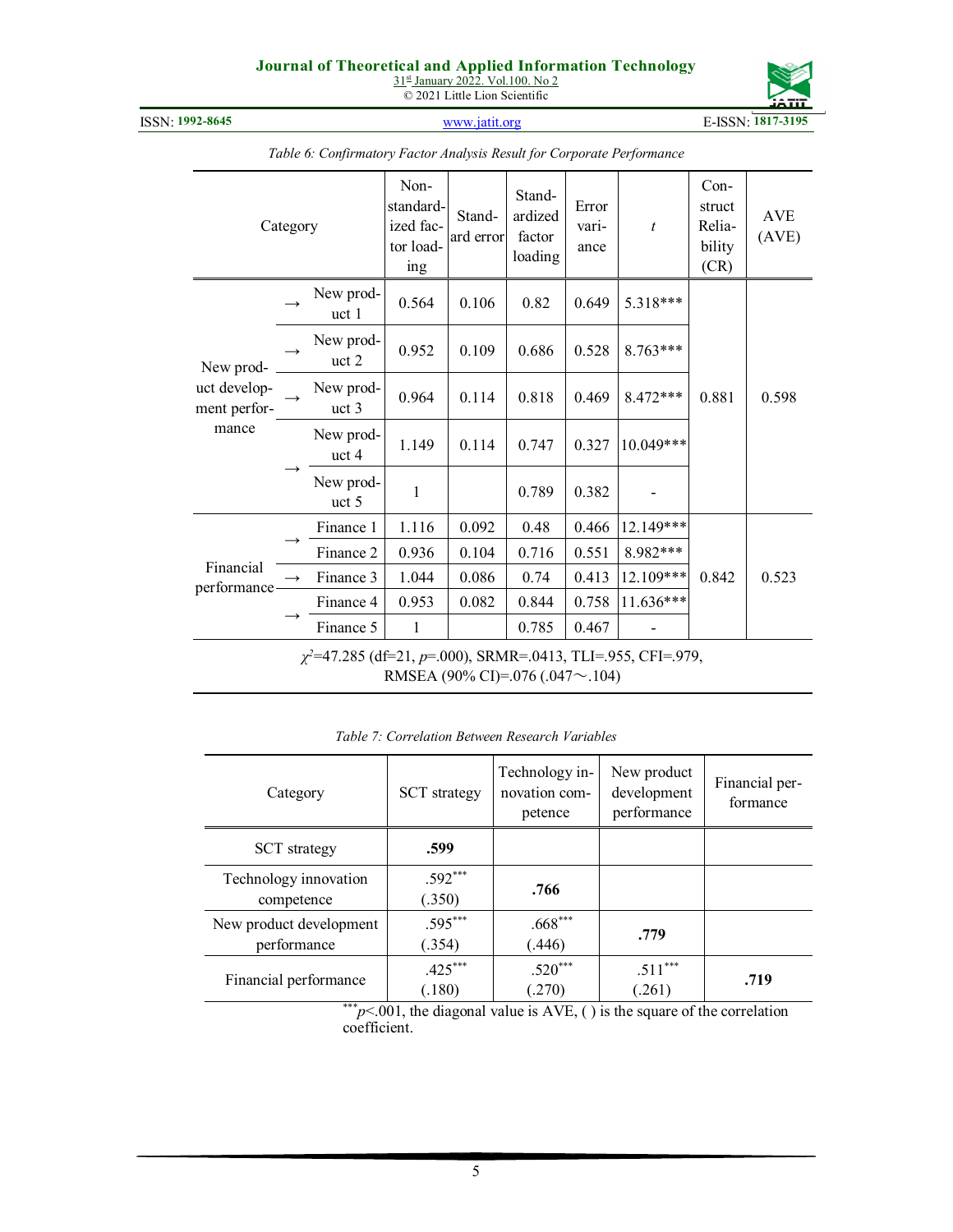| $31st$ January 2022. Vol.100. No 2<br>© 2021 Little Lion Scientific |          |    |               |             |            |                                                | <b>JATIT</b> |                   |              |  |
|---------------------------------------------------------------------|----------|----|---------------|-------------|------------|------------------------------------------------|--------------|-------------------|--------------|--|
| ISSN: 1992-8645                                                     |          |    | www.jatit.org |             |            |                                                |              | E-ISSN: 1817-3195 |              |  |
|                                                                     |          |    |               |             |            | Table 8: Goodness of Fit of the Research Model |              |                   |              |  |
|                                                                     | $\chi^2$ | df | p             | <b>SRMR</b> | <b>GFI</b> | AGFI                                           | TLI          | <b>CFI</b>        | <b>RMSEA</b> |  |
|                                                                     | 96.374   | 40 | .000          | .048        | .920       | .868                                           | .923         | .944              | .080         |  |

| Path                        |               | Non-<br>standard-<br>ized path<br>coeffi-<br>cients | Standard<br>error | Standard-<br>ized path<br>coeffi-<br>cients | t(C.R) | $\boldsymbol{p}$ |      |
|-----------------------------|---------------|-----------------------------------------------------|-------------------|---------------------------------------------|--------|------------------|------|
| <b>VMI</b>                  |               | Technology inno-<br>vation competence               | .293              | .060                                        | .398   | 4.850            | .000 |
| <b>ERP</b>                  |               | Technology inno-<br>vation competence               | .064              | .085                                        | .057   | .751             | .453 |
| <b>CRFR</b>                 | $\rightarrow$ | Technology inno-<br>vation competence               | .087              | .057                                        | .110   | 1.544            | .123 |
| WMS                         | $\rightarrow$ | Technology inno-<br>vation competence               | .237              | .067                                        | .279   | 3.532            | .000 |
| <b>OMS</b>                  | $\rightarrow$ | Technology inno-<br>vation competence               | .205              | .073                                        | .212   | 2.822            | .005 |
| Strategic plan-<br>ning     | $\rightarrow$ | Corporate perfor-<br>mance                          | .097              | .054                                        | .133   | 1.790            | .073 |
| R&D capability              |               | Corporate perfor-<br>mance                          | .186              | .045                                        | .296   | 4.099            | .000 |
| Manufacturing<br>capability | $\rightarrow$ | Corporate perfor-<br>mance                          | .252              | .045                                        | .405   | 5.575            | .000 |
| Marketing capa-<br>bility   |               | Corporate perfor-<br>mance                          | .318              | .050                                        | .495   | 6.397            | .000 |
| <b>VMI</b>                  |               | Corporate perfor-<br>mance                          | .140              | .058                                        | .185   | 2.424            | .015 |
| <b>ERP</b>                  |               | Corporate perfor-<br>mance                          | .117              | .092                                        | .103   | 1.274            | .203 |
| <b>CRFR</b>                 | $\rightarrow$ | Corporate perfor-<br>mance                          | .062              | .060                                        | .077   | 1.032            | .302 |
| <b>WMS</b>                  |               | Corporate perfor-<br>mance                          | .303              | .070                                        | .356   | 4.357            | .000 |
| <b>OMS</b>                  |               | Corporate perfor-<br>mance                          | .467              | .080                                        | .483   | 5.838            | .000 |

|  | Table 9: Research Hypothesis Verification Result (Direct Effects) |  |  |
|--|-------------------------------------------------------------------|--|--|
|  |                                                                   |  |  |

*\*p*<.05, *\*\*p*<.01*, \*\*\*p*<.001(standardized path coefficients).